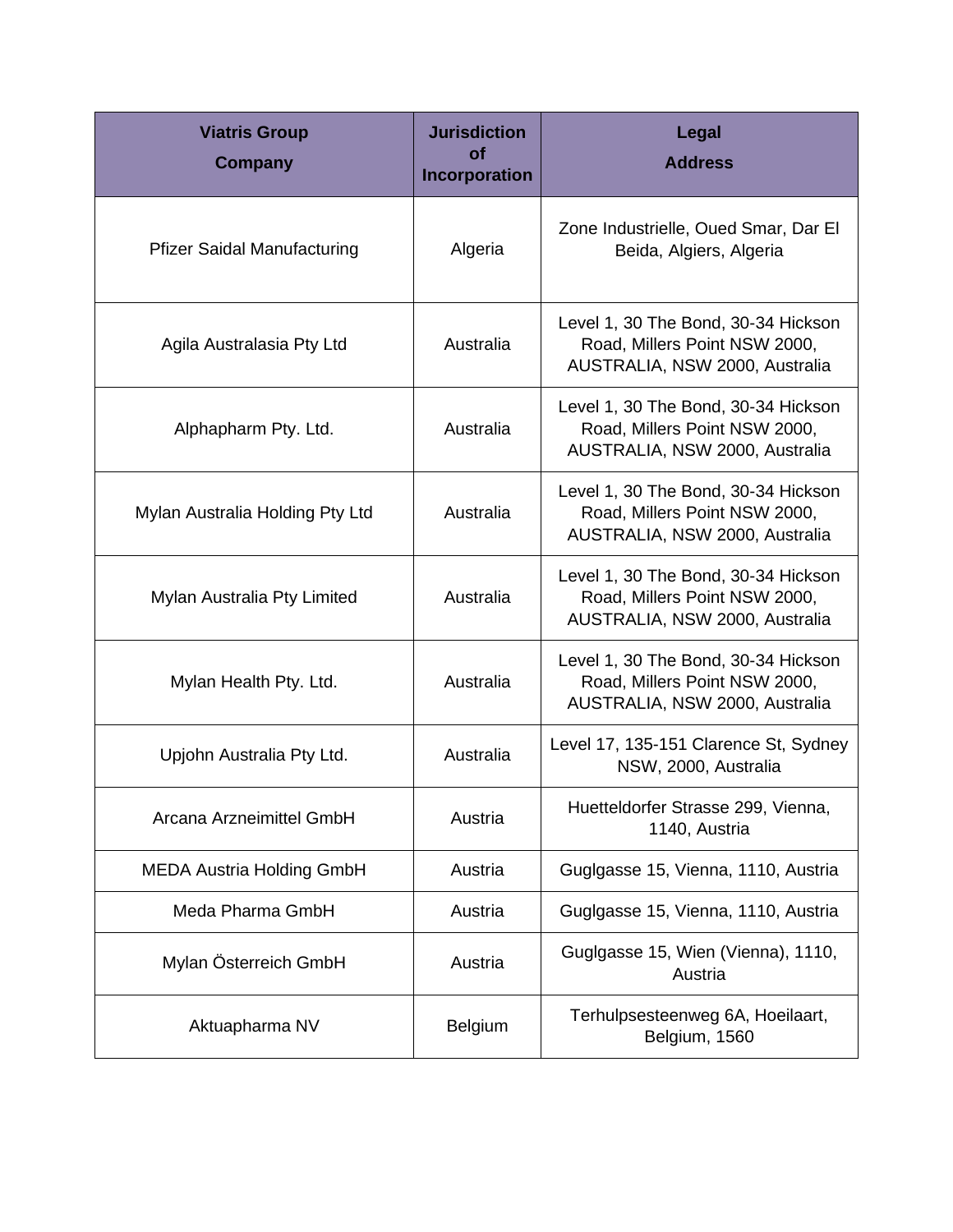| Docpharma BVBA                                                     | <b>Belgium</b>            | Park Rozendal, Terhulpsesteenweg<br>6A, Hoeilaart, B-1560, Belgium                                                          |
|--------------------------------------------------------------------|---------------------------|-----------------------------------------------------------------------------------------------------------------------------|
| Meda Pharma N.V.                                                   | <b>Belgium</b>            | Terhulpsesteenweg 6A, Hoeilaart,<br>Belgium, 1560                                                                           |
| Mylan BVBA                                                         | Belgium                   | Park Rozendal, Terhulpsesteenweg<br>6A, Hoeilaart, B-1560, Belgium                                                          |
| Mylan EPD BVBA                                                     | <b>Belgium</b>            | Terhulpsesteenweg 6A, Hoeilaart,<br>Belgium, 1560                                                                           |
| <b>Pfizer Innovative Supply Point</b><br><b>International BVBA</b> | <b>Belgium</b>            | Hoge Wei 10, Zaventem, 1930,<br><b>Belgium</b>                                                                              |
| Upjohn SRL                                                         | <b>Belgium</b>            | Boulevard de la Plaine 17, Ixelles,<br>1050, Belgium                                                                        |
| Mylan Bermuda Ltd.                                                 | Bermuda                   | 16 Par la Ville Road, Century House,<br>Hamilton, HM08, Bermuda                                                             |
| Mylan d.o.o.                                                       | Bosnia and<br>Herzegovina | Kolodvorska 12/3, 71000, Sarajevo,<br>Bosnia and Herzegovina                                                                |
| Mylan Brasil Distribuidora de<br>Medicamentos Ltda.                | <b>Brazil</b>             | Rua Nilo Vieira 100, Duque de Caxias,<br>25020-270, Brazil                                                                  |
| Mylan Laboratórios Ltda.                                           | <b>Brazil</b>             | Estrada Doutor Lourival Martins Beda,<br>1.118 Bairro Donana, Campos dos<br>Goytacazes / Rio de Janeiro, 28110-<br>000      |
| Upjohn Brasil Importadora e<br>Distribuidora de Medicamentos Ltda  | <b>Brazil</b>             | Rua Alexandre Dumas, No. 1860,<br>ground floor, room Upjohn, Chácara<br>Santo Antônio, São Paulo, 04717-9,<br><b>Brazil</b> |
| Mylan EOOD                                                         | <b>Bulgaria</b>           | 48, Sitnyakovo Blvd., Serdika Offices<br>building, 7th floor, Sofia, 1505, Bulgaria                                         |
| <b>BGP Pharma ULC</b>                                              | Canada                    | Suite 900, Purdy's Wharf Tower One,<br>1959 Upper Water Street, Halifax, NS,<br>B3J 3N2, Canada                             |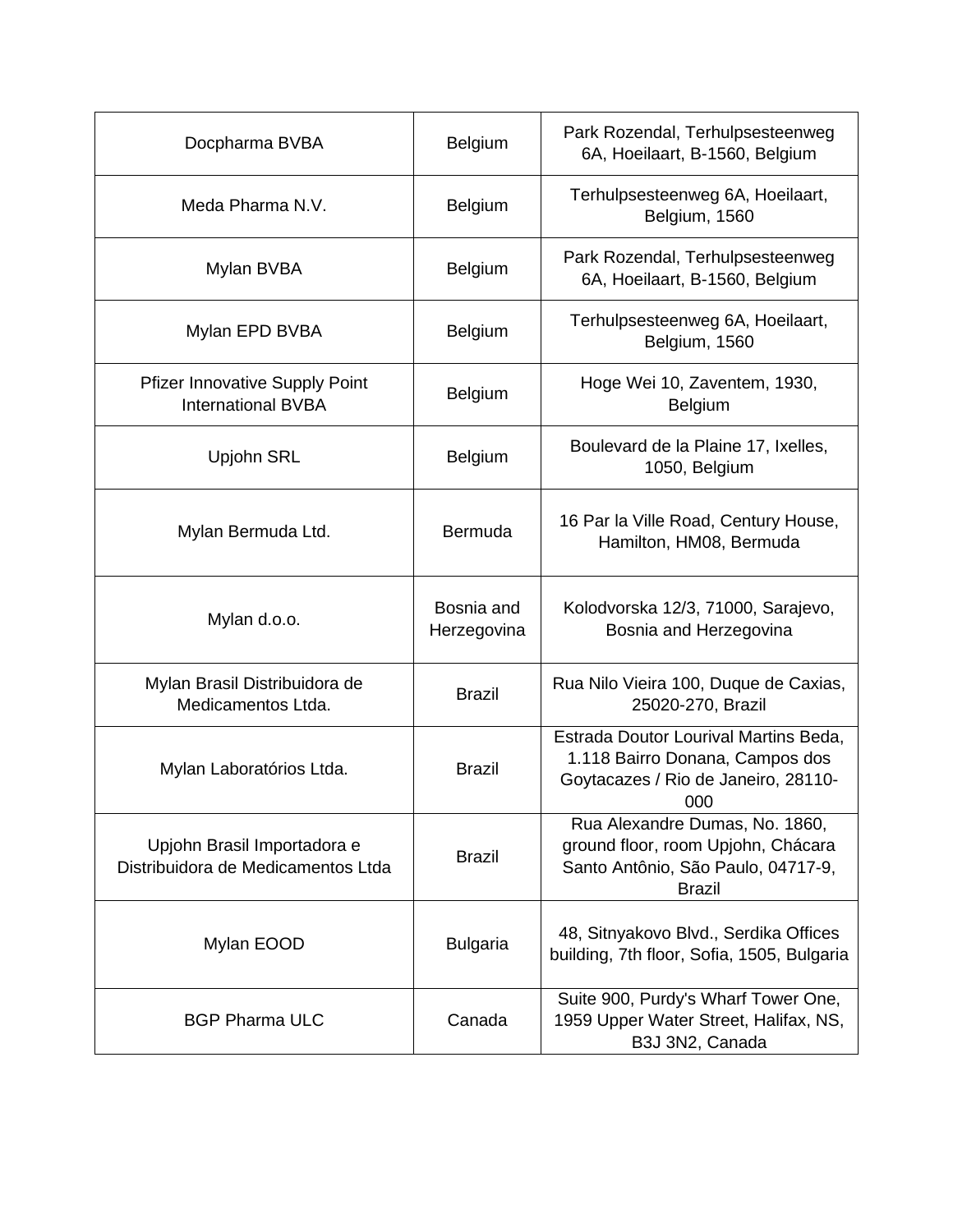| Meda Pharmaceuticals Ltd.                                                      | Canada  | 44, Chipman Hill, Suite 1000, P.O. Box<br>7289 Stn. A, Saint John NB, E2L 4S6,<br>Canada                                |
|--------------------------------------------------------------------------------|---------|-------------------------------------------------------------------------------------------------------------------------|
| Mylan Pharmaceuticals ULC                                                      | Canada  | 2500, 450 - 1st Street, S.W., Calgary,<br>AB, T2P 5H1, Canada                                                           |
| Upjohn Canada ULC                                                              | Canada  | Suite 1800 - 510 West Georgia Street,<br>Vancouver BC, V6B 0M3, Canada                                                  |
| Rottapharm Chile SA                                                            | Chile   | Avenida Quilin 5273, Panalolen,<br>Santiago, Chile                                                                      |
| Madaus GmbH                                                                    | China   | DE1-068, 8th Floor,<br>Block B, No. 18, Xiaguangli,<br>Dongsanhuanbeilu, Chaoyang District,<br>Beijing, China           |
| Medicine Meda Pharmaceutical<br>Information Consultancy (Beijing) Co.,<br>Ltd. | China   | 1001-1004, China Resources Building<br>8, Jianguomenbei Avenue, Dongcheng<br>District, Beijing, 10005, China            |
| Mylan Pharmaceutical Science and<br>Technology (Shanghai) Co., Ltd.            | China   | No. 68, Unit 1202, 12 Floor, Yuyuan<br>Road, Jing'an District, Shanghai, China                                          |
| <b>Pfizer Pharmaceuticals Ltd</b>                                              | China   | 22 Daqing Road, Dalian Economic &<br>Technological Development Zone,<br>Liaoning Province, China                        |
| Pfizer Upjohn Management Co., Ltd.                                             | China   | Nominal Floor 47, No. 669 Xinzha<br>Road, Shanghai, Jing'an District, China                                             |
| ROTTAPHARM S.P.A.                                                              | China   | Unit 1004A, 10th Floor, China<br>Resources Building, No. 8<br>Jianguomenbeidajie, Dongcheng<br>District, Beijing, China |
| Viatris Pharmaceuticals Co., Ltd                                               | China   | Room 1301, 13F, No. 5, Chaoyangmen<br>North Street, Dongcheng District,<br><b>Beijing</b>                               |
| Viatris Pharmaceuticals Co., Ltd                                               | China   | Suite E, 7F, Asia Pacific Tower, No. 2<br>Hanzhong Road, Gulou District,<br>Nanjing, Jiangsu Province                   |
| Viatris Pharmaceuticals Co., Ltd                                               | China   | Unit 4, 16F, Jietai Square, No 218-222<br>Zhongshan 6th Road, Yuexiu District,<br>Guangzhou                             |
| Mylan Hrvatska d.o.o.                                                          | Croatia | Koranska, 2, Zagreb, 10 000, Croatia                                                                                    |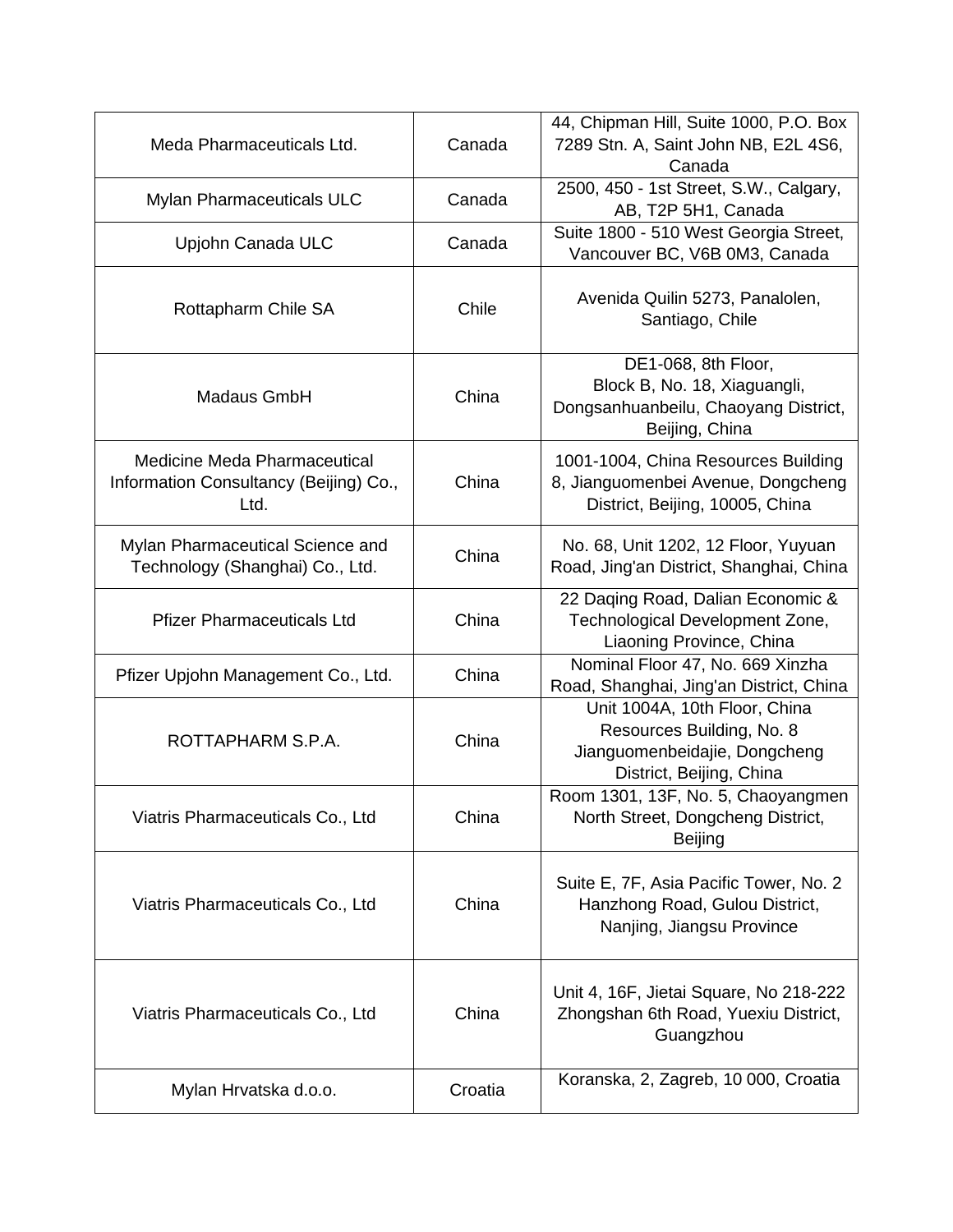| <b>Onco Laboratories Limited</b>                                                                | Cyprus            | 3, Themistokli Dervis, Julia House,<br>Nicosia, Cyprus, CY-1066, Cyprus            |
|-------------------------------------------------------------------------------------------------|-------------------|------------------------------------------------------------------------------------|
| MEDA Pharma s.r.o.                                                                              | Czech<br>Republic | Evropská 2590/33c, 160 00 Prague 6,<br>Dejvice, Czech Republic                     |
| MYLAN HEALTHCARE CZ s.r.o.                                                                      | Czech<br>Republic | Evropská 2590/33c, 160 00 Prague 6,<br>Dejvice, Czech Republic                     |
| Mylan Pharmaceuticals s.r.o                                                                     | Czech<br>Republic | Evropská 2590/33c, 160 00 Prague 6,<br>Dejvice, Czech Republic                     |
| <b>MEDA A/S</b>                                                                                 | Denmark           | 1, Borupvang, Ballerup, 2750,<br><b>Denmark</b>                                    |
| Mylan ApS                                                                                       | Denmark           | 7, Arne Jacobsens Allé, c/o Regus<br>Fairway House, Copenhagen, 2300,<br>Denmark   |
| Mylan Denmark ApS                                                                               | Denmark           | 1, Borupvang, Ballerup, 2750,<br>Denmark                                           |
| Pfizer Africa & Middle East for<br>Pharmaceuticals, Veterinarian Products<br>& Chemicals S.A.E. | Egypt             | 6 October City, Giza, Egypt                                                        |
| Pfizer Egypt S.A.E                                                                              | Egypt             | 147 El Tahrir Street, Dokki, Giza,<br>Postal Code 12311, POB 2357, Cairo,<br>Egypt |
| Pfizer Middle East for Pharmaceuticals,<br>Animal Health & Chemicals S.A.E.                     | Egypt             | 147 El Tahrir Street, Dokki, Giza, Egypt                                           |
| Meda Oy                                                                                         | Finland           | Vaisalantie 4, Espoo, 02130, Finland                                               |
| Mylan Finland Oy                                                                                | Finland           | 2-8, Vaisalantie, Espoo, Finland, 02130                                            |
| Mylan Oy                                                                                        | Finland           | 2-8, Vaisalantie, Espoo, Finland, 02130                                            |
| Oy Scanmeda Ab                                                                                  | Finland           | Vaisalantie 4, Espoo, 02130, Finland                                               |
| Laboratoires Madaus S.A.S.                                                                      | France            | 40/44, rue Washington, Paris, 75008,<br>France                                     |
| Meda Holding S.A.S.                                                                             | France            | 40/44, rue Washington, Paris, 75008,<br>France                                     |
| Meda Manufacturing S.A.S.                                                                       | France            | Avenue du Président Kennedy, BP<br>90100, Mérignac Cedex, 33704                    |
| Meda Pharma S.A.S.                                                                              | France            | 40/44, rue Washington, Paris, 75008,<br>France                                     |
| Mylan EMEA S.A.S.                                                                               | France            | 117, Allee des Parcs, Saint Priest,<br>69800, France                               |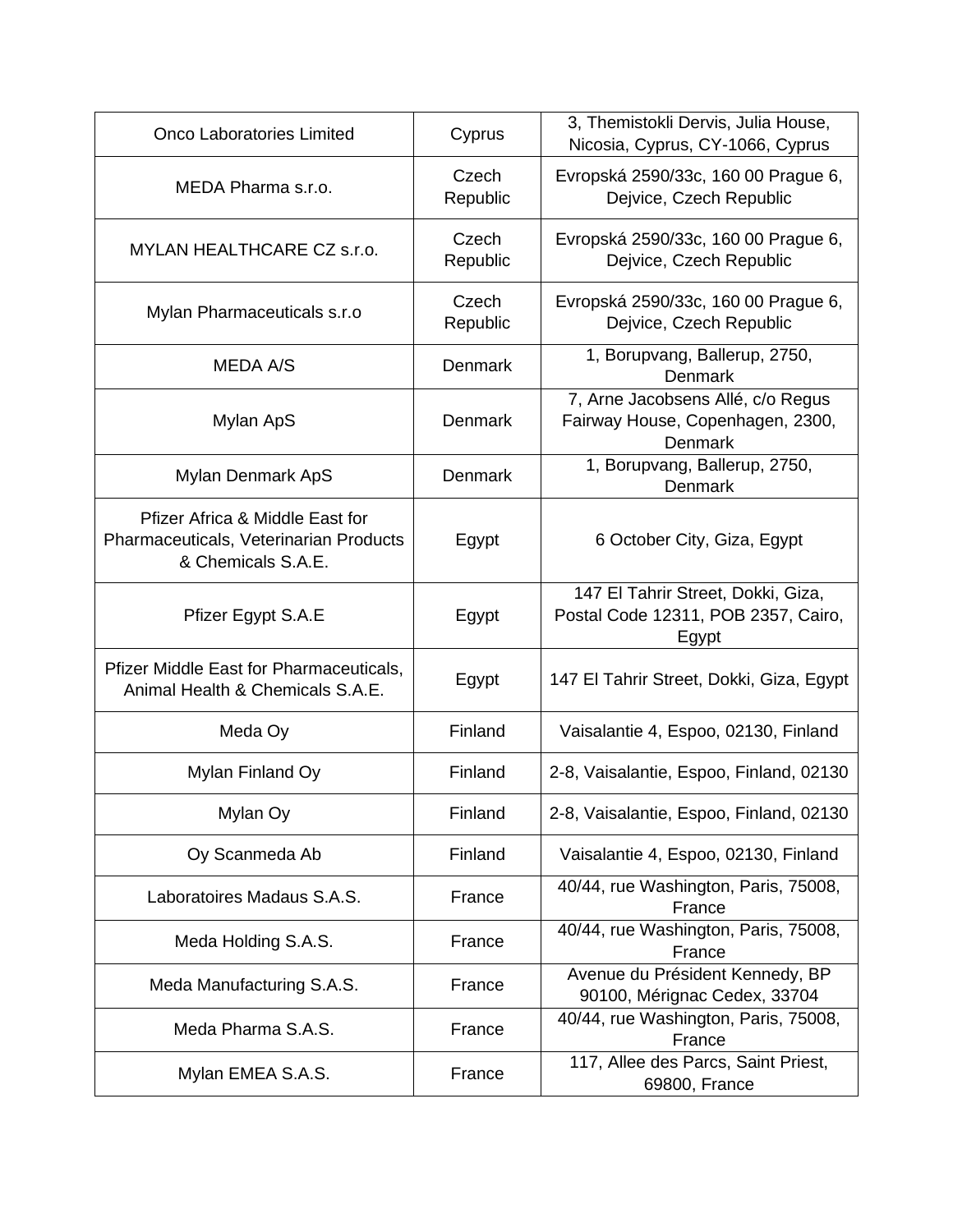| Mylan Generics France Holding S.A.S.                     | France  | 117, Allee des Parcs, Saint Priest,<br>69800, France             |
|----------------------------------------------------------|---------|------------------------------------------------------------------|
| Mylan Laboratories S.A.S.                                | France  | Route de Belleville, Châtillon-sur-<br>Chalaronne, 01400, France |
| Mylan Medical S.A.S.                                     | France  | 40/44, rue Washington, Paris, 75008,<br>France                   |
| Mylan S.A.S.                                             | France  | 117, Allee des Parcs, Saint Priest,<br>69800, France             |
| <b>Pfizer PFE France</b>                                 | France  | 23-25 avenue du Docteur<br>Lannelongue, Paris, 75014, France     |
| Rottapharm S.A.S.                                        | France  | 40/44, rue Washington, Paris, 75008,<br>France                   |
| Erste Madaus Beteiligungs GmbH                           | Germany | 15, Colonia-Allee, Koln, 51067,<br>Germany, Europe               |
| Galmeda GmbH                                             | Germany | 15, Colonia-Allee, Koln, 51067,<br>Germany, Europe               |
| KORIN Grundstücksgesellschaft mbH<br>& Co. Projekt 31 KG | Germany | Lütticher Strasse 5, 53842 Troisdorf,<br>Germany                 |
| Madaus GmbH                                              | Germany | 15, Colonia-Allee, Koln, 51067,<br>Germany, Europe               |
| <b>MEDA Germany Beteiligungs GmbH</b>                    | Germany | Benzstrasse 1, 61352 Bad Homburg v.<br>d. Höhe, Germany          |
| <b>MEDA Germany Holding GmbH</b>                         | Germany | Benzstrasse 1, 61352 Bad Homburg v.<br>d. Höhe, Germany          |
| <b>MEDA Manufacturing GmbH</b>                           | Germany | Neurather Ring 1, Koln, 51063,<br>Germany                        |
| MEDA Pharma GmbH & Co. KG                                | Germany | Benzstrasse 1, 61352 Bad Homburg v.<br>d. Höhe, Germany          |
| <b>MWB Pharma GmbH</b>                                   | Germany | 15, Colonia-Allee, Koln, 51067,<br>Germany, Europe               |
| Mylan dura GmbH                                          | Germany | Benzstrasse 1, 61352 Bad Homburg v.<br>d. Höhe, Germany          |
| Mylan Germany GmbH                                       | Germany | Lütticher Strasse 5, 53842 Troisdorf,<br>Germany                 |
| Mylan Healthcare GmbH                                    | Germany | Lütticher Strasse 5, 53842 Troisdorf,<br>Germany                 |
| Mylan Pharmaceuticals GmbH                               | Germany | Lütticher Strasse 5, 53842 Troisdorf,<br>Germany                 |
| Pfizer OFG Germany GmbH                                  | Germany | Linkstrasse 10, Berlin, 10785,<br>Germany                        |
| Pharmazeutische Union GmbH                               | Germany | 15, Colonia-Allee, Koln, 51067,<br>Germany, Europe               |
| ROTTAPHARM   MADAUS GmbH                                 | Germany | 15, Colonia-Allee, Koln, 51067,<br>Germany, Europe               |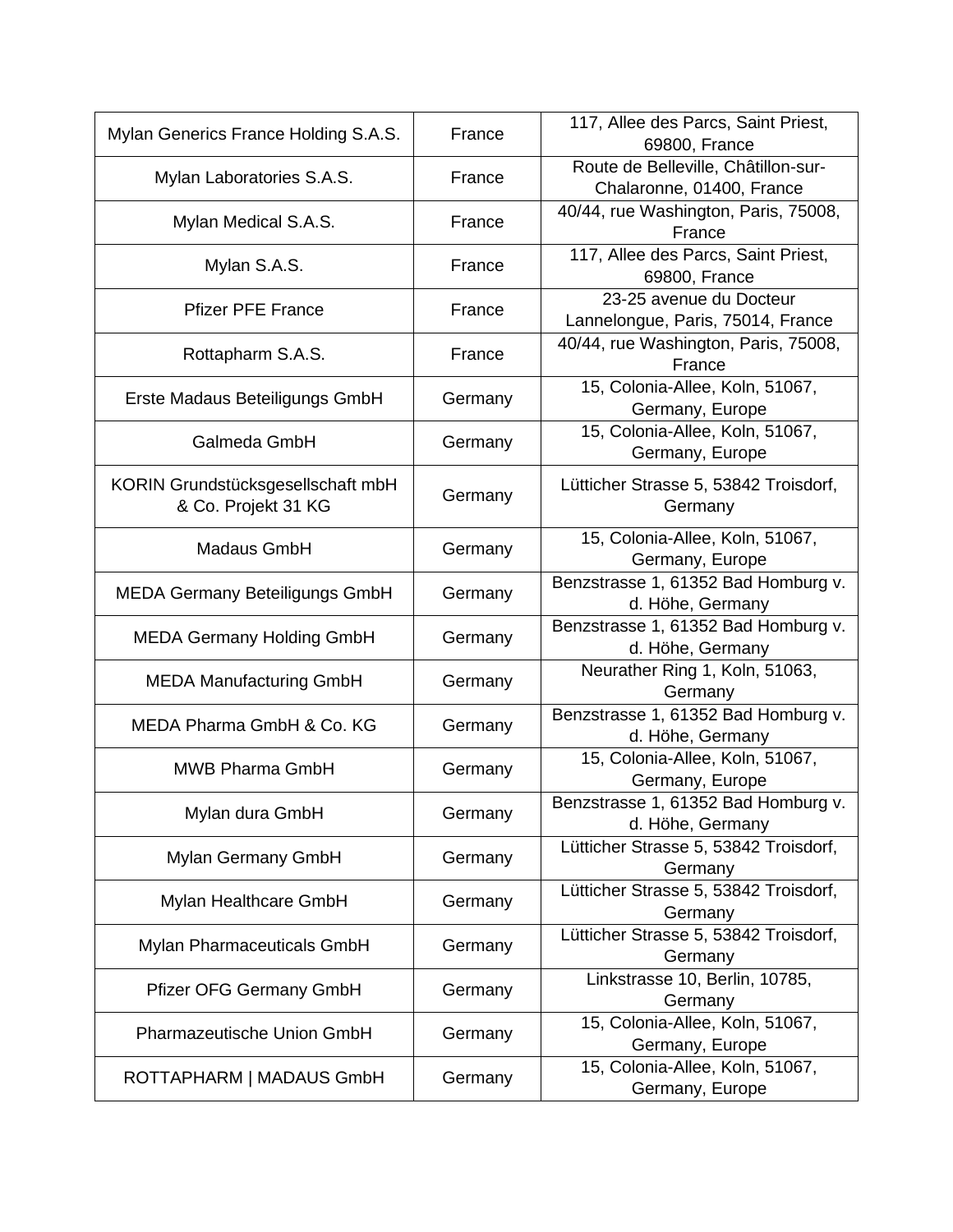| Tropon U-Kasse GmbH                                              | Germany   | Neurather Ring 1, Koln, 51063,<br>Germany                                                       |
|------------------------------------------------------------------|-----------|-------------------------------------------------------------------------------------------------|
| <b>Troponwerke GmbH</b>                                          | Germany   | Neurather Ring 1, Koln, 51063,<br>Germany                                                       |
| Verwaltungsgesellschaft Neurather<br>Ring GmbH                   | Germany   | Lütticher Strasse 5, 53842 Troisdorf,<br>Germany                                                |
| <b>VIATRIS GmbH</b>                                              | Germany   | Benzstrasse 1, 61352 Bad Homburg v.<br>d. Höhe, Germany                                         |
| Zweite Madaus Beteiligungs GmbH                                  | Germany   | 15, Colonia-Allee, Koln, 51067,<br>Germany, Europe                                              |
| Mylan (Gibraltar) 4 Limited                                      | Gibraltar | 57/63, Line Wall Road, PO Box 199,<br>Gibraltar, GX111AA, Gibraltar                             |
| Mylan (Gibraltar) 5 Limited                                      | Gibraltar | 57/63, Line Wall Road, PO Box 199,<br>Gibraltar, GX111AA, Gibraltar                             |
| Mylan (Gibraltar) 6 Limited                                      | Gibraltar | 57/63, Line Wall Road, PO Box 199,<br>Gibraltar, GX111AA, Gibraltar                             |
| Mylan (Gibraltar) 7 Limited                                      | Gibraltar | 57/63, Line Wall Road, PO Box 199,<br>Gibraltar, GX111AA, Gibraltar                             |
| Mylan (Gibraltar) 8 Limited                                      | Gibraltar | 57/63, Line Wall Road, PO Box 199,<br>Gibraltar, GX111AA, Gibraltar                             |
| Mylan (Gibraltar) 9 Limited                                      | Gibraltar | 57/63, Line Wall Road, PO Box 199,<br>Gibraltar, GX111AA, Gibraltar                             |
| <b>BGP Pharmaceutical Products Ltd.</b>                          | Greece    | 63, Agiou Dimitriou Street, Alimos,<br>Attica, 17456, Greece                                    |
| Generics Pharma Hellas Ltd.                                      | Greece    | 63, Agiou Dimitriou Street, Alimos,<br>Attica, 17456, Greece                                    |
| Meda Pharmaceuticals S.A.                                        | Greece    | 63, Agiou Dimitriou Street, Alimos,<br>Attica, 17456, Greece                                    |
| Upjohn Hellas Pharmaceutical Limited<br><b>Liability Company</b> | Greece    | 253-255 Mesogion Avenue, Athens,<br>15451, Greece                                               |
| Mylan Pharmaceutical Hong Kong<br>Limited                        | Hong Kong | Flat D, 36th Floor Montery Plaza, No.<br>15 Chong Yip Street, Kwun Tong,<br>Kowloon, Hong Kong  |
| Pfizer Upjohn Hong Kong Limited                                  | Hong Kong | Units 3-4, 7/F and 18/F Kerry Centre,<br>683 King's Road, Quarry Bay, Hong<br>Kong, Hong Kong   |
| Pfizer Upjohn Hong Kong Limited                                  | Hong Kong | Avenida Comercial de Macau, n.s<br>251A-301, AIA Tower, 17/F, Sala 1702,<br>em Macau, Hong Kong |
| <b>MEDA PHARMA HUNGARY</b><br><b>KERESKEDELMI Kft.</b>           | Hungary   | 150, Váci út, Budapest, Hungary, 1138                                                           |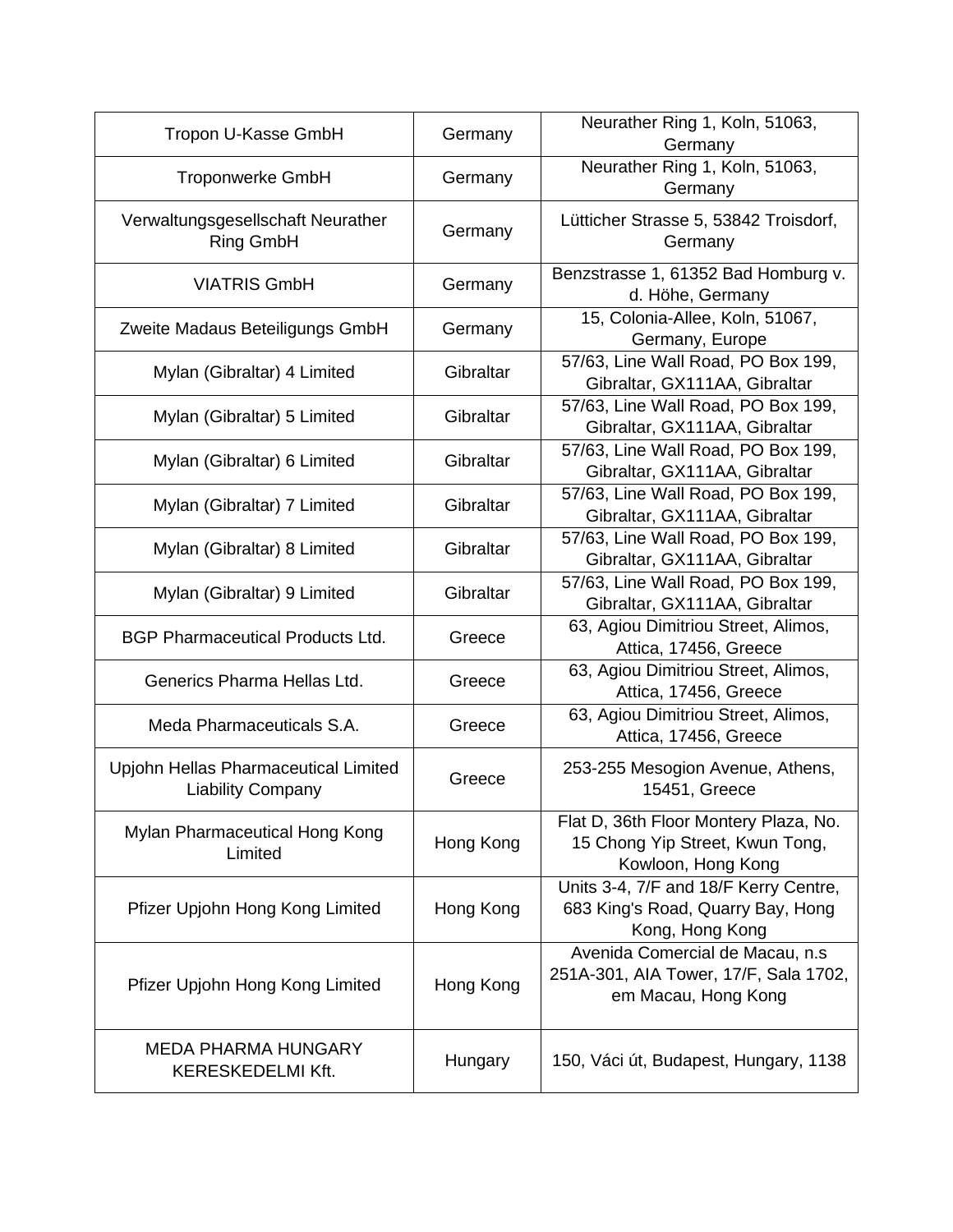| Mylan EPD Kft.                                                 | Hungary | Vaci Ut 150, Budapest, 1138, Hungary                                                                |
|----------------------------------------------------------------|---------|-----------------------------------------------------------------------------------------------------|
| Mylan Hungary Kft.                                             | Hungary | H-2900 Komarom Mylan Street 1,<br>Komarom, Hungary                                                  |
| Mylan Kft.                                                     | Hungary | Vaci Ut 150, Budapest, 1138, Hungary                                                                |
| Mylan Laboratories India Private<br>Limited                    | India   | Barakhamba Road, 104 Ashoha<br>Estate, New Delhi, India                                             |
| Mylan Laboratories Limited                                     | India   | Plot No 564-A-22, Road No. 92,<br>Jubilee Hills, Hyderabad, Telangana,<br>500 096, India            |
| Mylan Pharmaceuticals Private Limited                          | India   | Plot No. 1A/2, M.I.D.C. Industrial<br>Estate, Toloja, Panvel, Maharashra,<br>Panvel, 410 208, India |
| <b>BGP Products Limited</b>                                    | Ireland | UNIT 35/36, GRANGE PARADE,<br><b>BALDOYLE INDUSTRIAL ESTATE,</b><br>Dublin 13, Ireland              |
| <b>McDermott Laboratories Limited</b>                          | Ireland | 35-36, Baldoyle Industrial Estate,<br>Grange Road, Dublin, 13, Ireland                              |
| Meda Health Sales Ireland Limited                              | Ireland | 34/35 Block A, Dunboyne Business<br>Park, Dunboyne Co., Meath, Ireland                              |
| Mylan Investments Limited                                      | Ireland | Inverin Co. Galway, Ireland                                                                         |
| Mylan IRE Healthcare Limited                                   | Ireland | UNIT 35/36, GRANGE PARADE,<br><b>BALDOYLE INDUSTRIAL ESTATE,</b><br>Dublin 13, Ireland              |
| Mylan Ireland Holdings Limited                                 | Ireland | Inverin Co. Galway, Ireland                                                                         |
| Mylan Ireland Investment Designated<br><b>Activity Company</b> | Ireland | 25, Baldoyle Industrial Estate, Grange<br>Road, DUBLIN, DUBLIN 13                                   |
| Mylan Ireland Limited                                          | Ireland | Unit 35/36, Grange Parade, Baldoyle<br>Industrial Estate, Dublin 13, Ireland                        |
| Mylan Pharma Acquisition Limited                               | Ireland | Inverin Co. Galway, Ireland                                                                         |
| Mylan Pharma Group Limited                                     | Ireland | Inverin Co. Galway, Ireland                                                                         |
| Mylan Pharma Holdings Limited                                  | Ireland | Inverin Co. Galway, Ireland                                                                         |
| Mylan Teoranta                                                 | Ireland | Inverin Co. Galway, Ireland                                                                         |
| Rottapharm Limited                                             | Ireland | Damastown Industrial Park,<br>Mulhaddart, Dublin, 15                                                |
| Upjohn Manufacturing Ireland Unlimited                         | Ireland | Little Island, T45 F627, Cork, Ireland                                                              |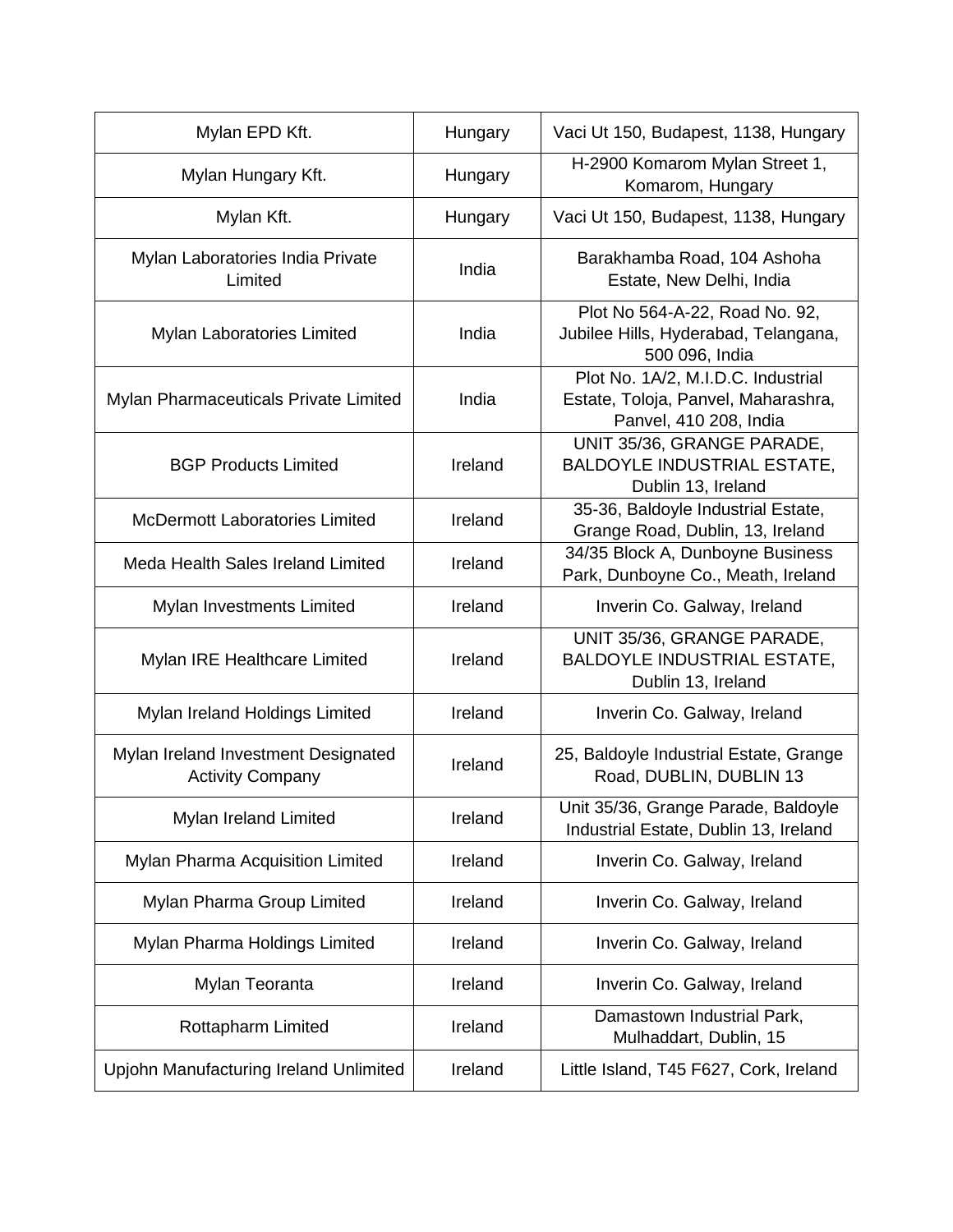| Mapi-Pharma Ltd.                   | Israel     | 16 Einstein St. PO Box 4113, Ness<br><b>Ziona 74140</b>                                  |
|------------------------------------|------------|------------------------------------------------------------------------------------------|
| DERMOGROUP S.r.I.                  | Italy      | Galleria Unione 5, Milan, 20122, Italy                                                   |
| Meda Pharma S.p.A.                 | Italy      | 20, Via Felice Casati, Milano, 20124,<br>Italy                                           |
| Mylan Italia S.r.l.                | Italy      | Via Vittor Pisani 20, Milano, 20124,<br>Italy, Europe                                    |
| Mylan S.p.A.                       | Italy      | Via Vittor Pisani 20, Milan, 20124, Italy                                                |
| Rottapharm S.p.A.                  | Italy      | Galleria Unione 5, Milan, 20122, Italy                                                   |
| Mylan EPD G.K.                     | Japan      | Holland Hills Mori Tower 15 F, 5-11-2<br>Toranomon, Minatoku, Tokyo, 150-<br>0001, Japan |
| Mylan Seiyaku Ltd.                 | Japan      | Holland Hills Mori Tower 15 F, 5-11-2<br>Toranomon, Minatoku, Tokyo, 150-<br>0001, Japan |
| Pfizer Holdings G.K.               | Japan      | 3-22-7, Yoyogi, Shibuya-ku, Tokyo,<br>151-8589, Japan                                    |
| Pfizer UPJ G.K.                    | Japan      | 3-22-7, Yoyogi, Shibuya-ku, Tokyo,<br>151-8589, Japan                                    |
| Viatris Pharmaceuticals Japan Inc. | Japan      | 3-22-7, Yoyogi, Shibuya-ku, Tokyo,<br>151-8589, Japan                                    |
| SIA "Meda Pharma"                  | Latvia     | Vienibas gatve 109, Riga, 1058, Latvia,<br>Europe                                        |
| SIA "Mylan Healthcare"             | Latvia     | 101, Mukusalas iela, Riga, 1004, Latvia                                                  |
| Mylan Healthcare UAB               | Lithuania  | 90-100, Zalgirio Street, Vilnius, 09303,<br>Lithuania                                    |
| BGP Products S. à r.l.             | Luxembourg | 2, place de Paris, Luxembourg City, L-<br>2314, Luxembourg                               |
| Integral S.A.                      | Luxembourg | 17 rue Beaumont, Luxembourg City, L-<br>1219, Luxembourg                                 |
| Meda Pharma S. à r.l.              | Luxembourg | 43, John F. Kennedy Avenue,<br>Luxembourg City, L-1855, Luxembourg                       |
| Mylan Luxembourg 1 S.à r.l.        | Luxembourg | 2, place de Paris, Luxembourg City, L-<br>2314, Luxembourg                               |
| Mylan Luxembourg 2 S.à r.l.        | Luxembourg | 2, place de Paris, Luxembourg City, L-<br>2314, Luxembourg                               |
| Mylan Luxembourg 3 S.à r.l.        | Luxembourg | 2, place de Paris, Luxembourg City, L-<br>2314, Luxembourg                               |
| Mylan Luxembourg 6 S.à r.l.        | Luxembourg | 2, place de Paris, Luxembourg City, L-<br>2314, Luxembourg                               |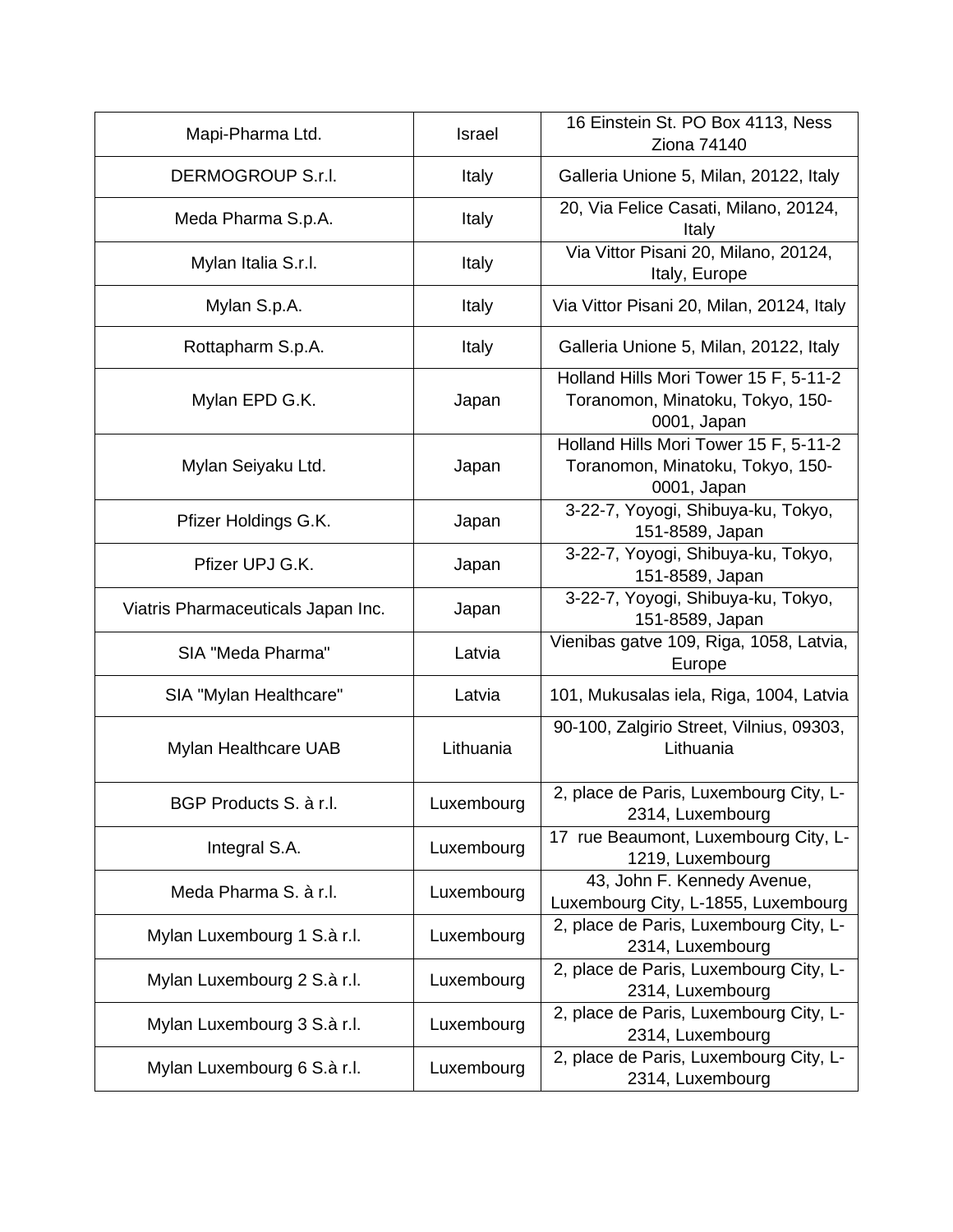| Mylan Luxembourg 7 S.à r.l.                  | Luxembourg         | 2, place de Paris, Luxembourg City, L-<br>2314, Luxembourg                                                              |
|----------------------------------------------|--------------------|-------------------------------------------------------------------------------------------------------------------------|
| Mylan Luxembourg 9 S.à r.l.                  | Luxembourg         | 2, place de Paris, Luxembourg City, L-<br>2314, Luxembourg                                                              |
| Mylan Luxembourg S.à r.l.                    | Luxembourg         | 2, place de Paris, Luxembourg City, L-<br>2314, Luxembourg                                                              |
| SIM S.A.                                     | Luxembourg         | 17 rue Beaumont, Luxembourg City, L-<br>1219, Luxembourg                                                                |
| Mylan Healthcare Sdn. Bhd.                   | Malaysia           | Level 21, Suite 21.01 The Gardens<br>Tower, Mid Valley City, Lingkaran Syed<br>Putra, Kuala Lumpur, 59200, Malaysia     |
| Mylan Malaysia Sdn. Bhd.                     | Malaysia           | Unit 30-01 Lvl 30 TWR A Vertical Bus.<br>Ste Ave 3 Bangsar South No.8 Jln<br>Kerinchi Kuala Lumpar, 59200,<br>Malaysia  |
| Pfizer Parke Davis Sdn. Bhd.                 | Malaysia           | Level 21, Suite 21.01 The Gardens<br>Tower, Mid Valley City, Lingkaran Syed<br>Putra, Kuala Lumpur, 59200, Malaysia     |
| Upjohn (Malaysia) Sdn Bhd                    | Malaysia           | Level 21, Suite 21.01 The Gardens<br>Tower, Mid Valley City, Lingkaran Syed<br>Putra, Kuala Lumpur, 59200, Malaysia     |
| MP Laboratories (Mauritius) Ltd.             | <b>Mauritius</b>   | c/o DTOS, 10th Floor, Standard<br>Chartered Tower, 19 Cybercity, Ebene,<br><b>Mauritius</b>                             |
| Meda Pharma Servicios, S. de R.L. de<br>C.V. | Mexico             | Pico de Verapaz 435-302 Colonia<br>Jardines en la Montana, Delegacion<br>Tlalpan, Distrito Federal, CP.14210,<br>Mexico |
| Meda Pharma, S. de R.L. de C.V.              | Mexico             | Pico de Verapaz 435-302 Colonia<br>Jardines en la Montana, Delegacion<br>Tlalpan, Distrito Federal, CP.14210,<br>Mexico |
| Upjohn Pharma México, S. de R.L. de<br>C.V.  | Mexico             | Paseo de los Tamarindos No. 40, Piso<br>2, Bosques de las Lomas, Cuajimalpa<br>de Morelos, Mexico, 05120, Mexico        |
| Mylan Pharmaceuticals S.A.S.                 | Morocco            | 201, Boulevard d' Anfa, 4 étage n° 14,<br>Casablanca, Morocco                                                           |
| Dagra Medica B.V.                            | <b>Netherlands</b> | Krijgsman 20, Amstelveen, 1186 DM,<br>Netherlands                                                                       |
| Meda Pharma B.V.                             | Netherlands        | Krijgsman 20, Amstelveen, 1186 DM,<br>Netherlands                                                                       |
| Mylan B.V.                                   | <b>Netherlands</b> | Krijgsman 20, Amstelveen, 1186 DM,<br>Netherlands                                                                       |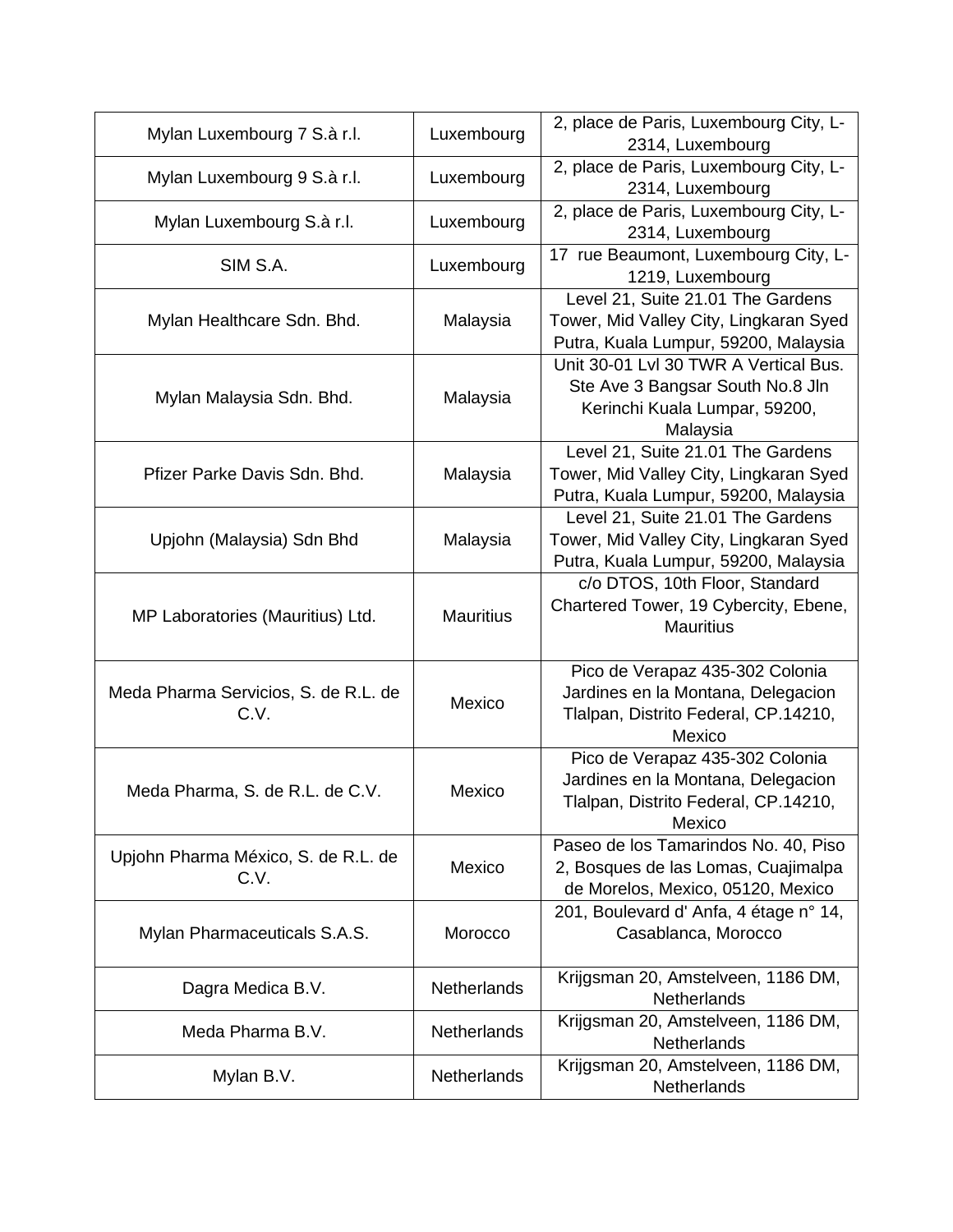| Mylan Group B.V.                                            | <b>Netherlands</b> | Prins Bernhardplein 200, Amsterdam,<br>1097JB, Netherlands       |
|-------------------------------------------------------------|--------------------|------------------------------------------------------------------|
| Mylan Healthcare B.V.                                       | Netherlands        | Krijgsman 20, Amstelveen, 1186 DM,<br><b>Netherlands</b>         |
| Mylan II B.V.                                               | Netherlands        | Krijgsman 20, Amstelveen, 1186 DM,<br><b>Netherlands</b>         |
| PF Asia Manufacturing B.V.                                  | <b>Netherlands</b> | Rivium Westlaan 142, LD Capelle aan<br>den IJssel, 2909, Belgium |
| PF OFG Ireland 1 B.V.                                       | Netherlands        | Rivium Westlaan 142, LD Capelle aan<br>den IJssel, 2909, Belgium |
| PF OFG Mexico B.V.                                          | <b>Netherlands</b> | Rivium Westlaan 142, LD Capelle aan<br>den IJssel, 2909, Belgium |
| PF OFG Philippines B.V.                                     | Netherlands        | Rivium Westlaan 142, LD Capelle aan<br>den IJssel, 2909, Belgium |
| PF OFG Spain B.V.                                           | Netherlands        | Rivium Westlaan 142, LD Capelle aan<br>den IJssel, 2909, Belgium |
| Pfizer Enterprise Holdings B.V.                             | <b>Netherlands</b> | Rivium Westlaan 142, LD Capelle aan<br>den IJssel, 2909, Belgium |
| <b>Pfizer PFE Ireland Pharmaceuticals</b><br>Holding 1 B.V. | <b>Netherlands</b> | Rivium Westlaan 142, LD Capelle aan<br>den IJssel, 2909, Belgium |
| Pfizer PFE Turkey Holding I B.V.                            | <b>Netherlands</b> | Rivium Westlaan 142, LD Capelle aan<br>den IJssel, 2909, Belgium |
| Upjohn Belgium B.V.                                         | <b>Netherlands</b> | Rivium Westlaan 142, LD Capelle aan<br>den IJssel, 2909, Belgium |
| Upjohn EESV                                                 | Netherlands        | Rivium Westlaan 142, LD Capelle aan<br>den IJssel, 2909, Belgium |
| Upjohn Europe Holdings B.V.                                 | <b>Netherlands</b> | Rivium Westlaan 142, LD Capelle aan<br>den IJssel, 2909, Belgium |
| Upjohn Export B.V.                                          | Netherlands        | Rivium Westlaan 142, LD Capelle aan<br>den IJssel, 2909, Belgium |
| Upjohn Finance B.V.                                         | Netherlands        | Rivium Westlaan 142, LD Capelle aan<br>den IJssel, 2909, Belgium |
| Upjohn Global Holdings B.V.                                 | Netherlands        | Rivium Westlaan 142, LD Capelle aan<br>den IJssel, 2909, Belgium |
| Upjohn Group Holdings B.V.                                  | Netherlands        | Rivium Westlaan 142, LD Capelle aan<br>den IJssel, 2909, Belgium |
| Upjohn Intermediate Holdings B.V.                           | <b>Netherlands</b> | Rivium Westlaan 142, LD Capelle aan<br>den IJssel, 2909, Belgium |
| Upjohn International Holdings B.V.                          | <b>Netherlands</b> | Rivium Westlaan 142, LD Capelle aan<br>den IJssel, 2909, Belgium |
| Upjohn Netherlands B.V.                                     | Netherlands        | Rivium Westlaan 142, LD Capelle aan<br>den IJssel, 2909, Belgium |
| Upjohn Vietnam Dutch B.V.                                   | Netherlands        | Rivium Westlaan 142, LD Capelle aan<br>den IJssel, 2909, Belgium |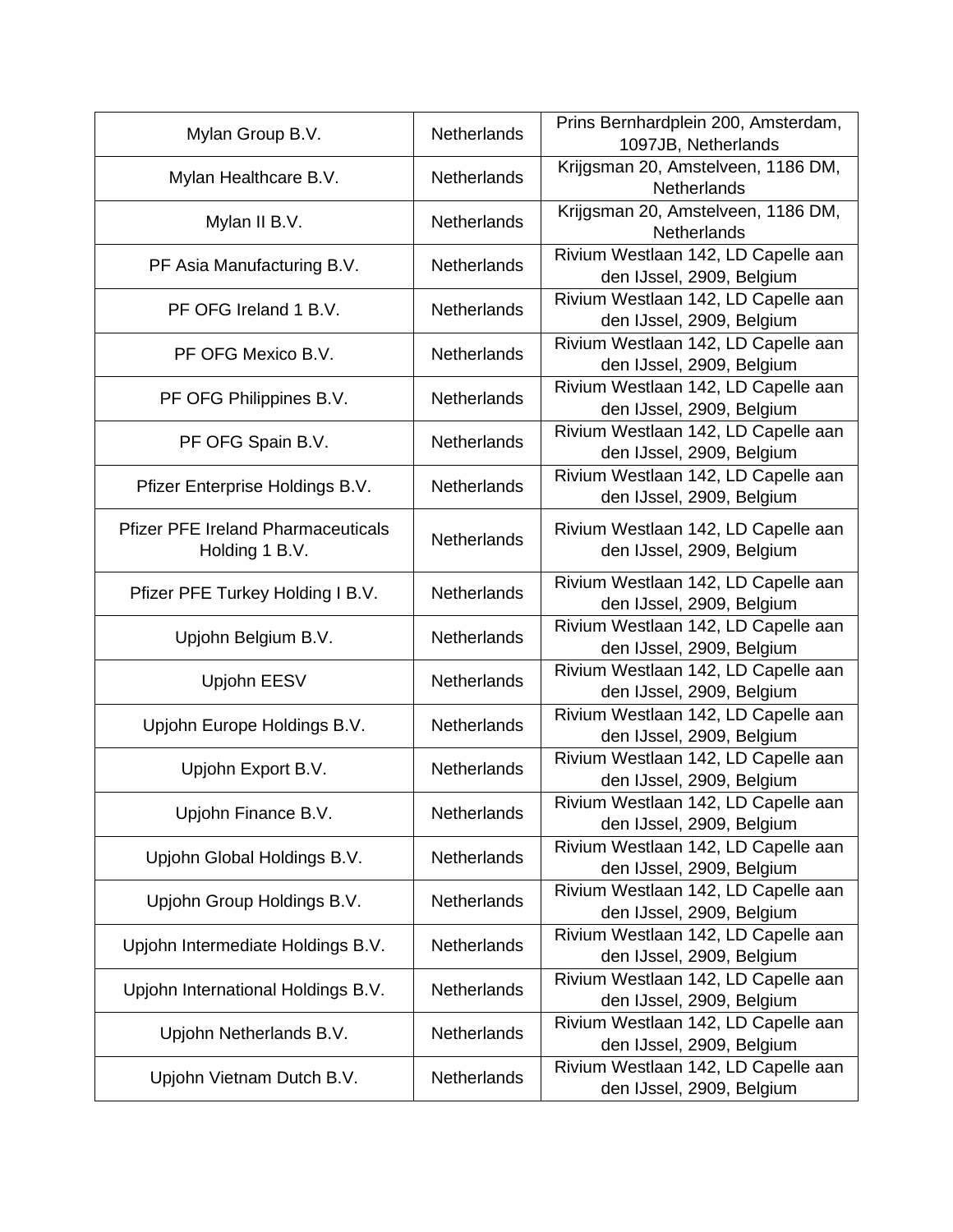| <b>BGP Products</b>           | New Zealand | 2b, George Bourke Drive, Mt                                                    |
|-------------------------------|-------------|--------------------------------------------------------------------------------|
|                               |             | Wellington, Auckland, New Zealand                                              |
| Mylan New Zealand Limited     | New Zealand | 2B, George Bourke Drive, Mt.<br>Wellington, Auckland, 1060, New                |
|                               |             | Zealand                                                                        |
|                               |             | 2b, George Bourke Drive, Mt                                                    |
| Upjohn New Zealand ULC        | New Zealand | Wellington, Auckland, New Zealand                                              |
|                               |             | Hagalokkveien 26, Asker, 1383,                                                 |
| Meda AS                       | Norway      | Norway                                                                         |
|                               |             | Hagalokkveien 26, Asker, 1383,                                                 |
| Mylan Healthcare Norge AS     | Norway      | Norway                                                                         |
| Mylan Hospital AS             | Norway      | Hagalokkveien 26, Asker, 1383,                                                 |
|                               |             | Norway                                                                         |
| <b>ZpearPoint AS</b>          | Norway      | Hagalokkveien 26, Asker, 1383,                                                 |
|                               |             | Norway                                                                         |
|                               |             | Unit 1503 MDI Corporate Center, 39th                                           |
| Mylan Philippines Inc.        | Philippines | St. Cor, 10th Avenue, Bonifacio Global                                         |
|                               |             | City, Taguig City, Metro Manila,                                               |
|                               |             | Philippines, Philippines, International                                        |
|                               |             | Hidalgo Drive, 20/F 8 Rockwell Bldg.                                           |
| PF OFG Philippines, Inc.      | Philippines | Rockwell Center, Poblacion, City of                                            |
|                               |             | Makati, Ncr, Fourth District, Philippines                                      |
| Mylan EPD Sp. z o.o.          | Poland      | 6, Postepu str., Warsaw, 02-676,                                               |
|                               |             |                                                                                |
|                               |             | Poland                                                                         |
| Mylan Healthcare Sp. z o.o.   | Poland      | ul. Postepu 21 B 02-676, Warszawa,                                             |
|                               |             | Poland                                                                         |
|                               |             | nº 44 C, - 7,3 e 7.4, Av. D. João II,                                          |
| BGP Products, Unipessoal, LDA | Portugal    | Edifício Atlantis, Parque das Nações,                                          |
|                               |             | Lisbon, 1990 - 095                                                             |
| Laboratorios Anova - Produtos | Portugal    | nº 44 C, - 7,3 e 7.4, Av. D. João II,<br>Edifício Atlantis, Parque das Nações, |
| Farmaceuticos, LDA            |             | Lisbon, 1990 - 095                                                             |
|                               |             | nº 44 C, - 7,3 e 7.4, Av. D. João II,                                          |
| Laboratorios Delta, S.A.      | Portugal    | Edifício Atlantis, Parque das Nações,                                          |
|                               |             | Lisbon, 1990 - 095                                                             |
|                               |             | nº 44 C, - 7,3 e 7.4, Av. D. João II,                                          |
| Mylan EPD Lda.                | Portugal    | Edifício Atlantis, Parque das Nações,                                          |
|                               |             | Lisbon, 1990 - 095                                                             |
|                               |             | nº 44 C, - 7,3 e 7.4, Av. D. João II,                                          |
| Mylan, Lda                    | Portugal    | Edifício Atlantis, Parque das Nações,                                          |
|                               |             | Lisbon, 1990 - 095                                                             |
|                               |             | nº 44 C, - 7,3 e 7.4, Av. D. João II,                                          |
| Neo-Farmaceutica, S.A.        | Portugal    | Edifício Atlantis, Parque das Nações,<br>Lisbon, 1990 - 095                    |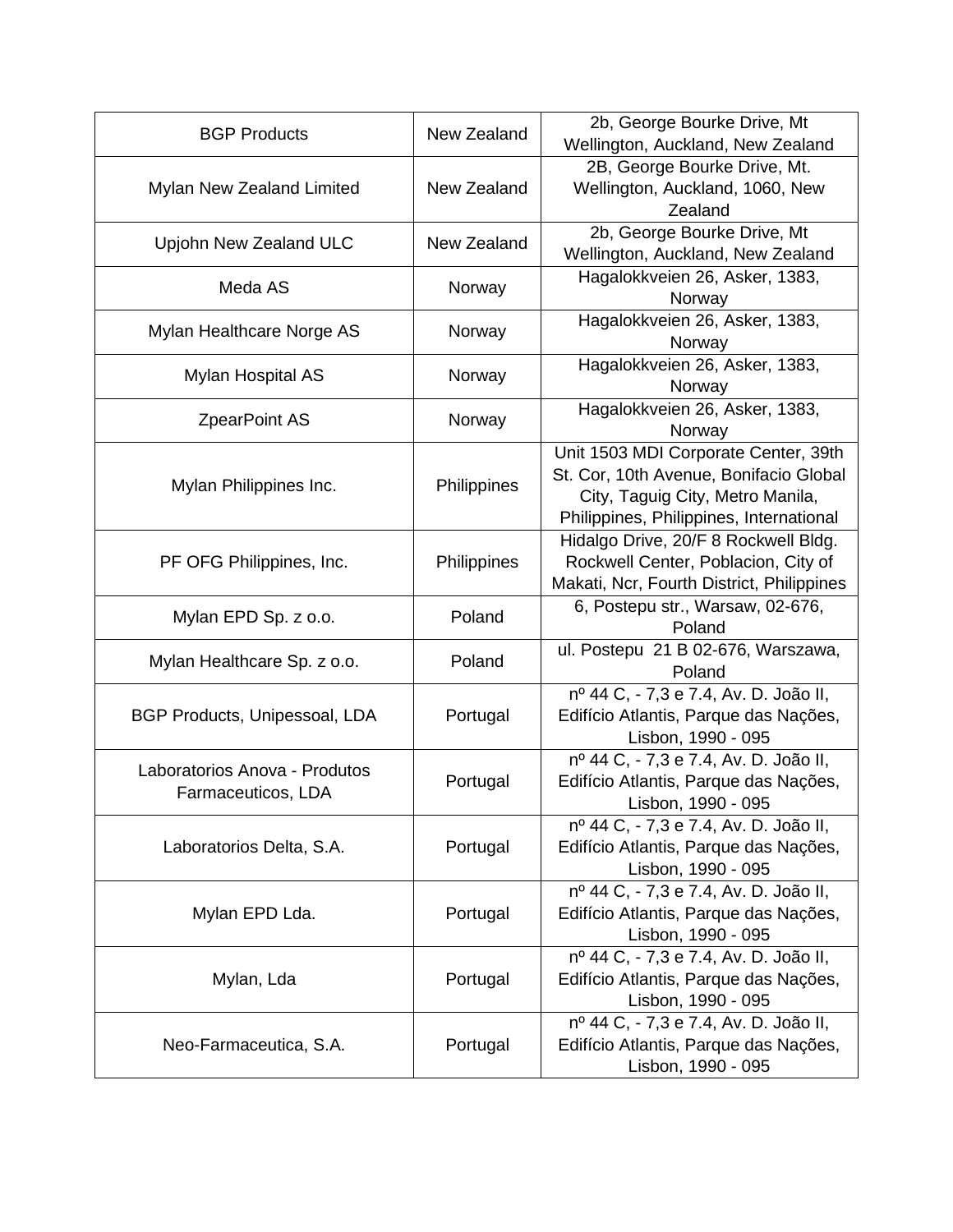| <b>BGP Products S.r.l.</b>                                                  | Romania               | 2, Gara Herastrau Street, Equilibrium<br>Building, 3rd Floor, Bucharest, District<br>2, 020334, Romania |
|-----------------------------------------------------------------------------|-----------------------|---------------------------------------------------------------------------------------------------------|
| Mylan Pharma LLC                                                            | Russian<br>Federation | 29 embankment Serebryanicheskaya,<br>Moscow, 109028, Russian Federation                                 |
| <b>Pfizer LLC</b>                                                           | Russian<br>Federation | 10 Presnenskaya Embankment, 22nd<br>floor, Moscow, 123112, Russian<br>Federation                        |
| <b>VIATRIS HEALTHCARE DRUŠTVO</b><br>SA OGRANIČENOM<br>ODGOVORNOŠĆU BEOGRAD | Serbia                | 115a, Bulevar Mihajla Pupina, Novi<br>Beograd, 11070, Serbia                                            |
| Mylan Pharmaceuticals Pte. Ltd.                                             | Singapore             | 80, Robinson Road, #02-00,<br>Singapore, 068898                                                         |
| Pfizer Asia Pacific Pte Ltd.                                                | Singapore             | 2 Shenton Way #18-01, SGX Centre 1,<br>Singapore, 068804, Singapore                                     |
| <b>Pfizer PFE Private Limited</b>                                           | Singapore             | 80 Pasir Panjang Road, #16-81/82<br>Mapletree Business City, Singapore,<br>117372, Singapore            |
| Pfizer PFE Singapore Pte. Ltd.                                              | Singapore             | 10 Collyer Quay, #10-01 Ocean<br>Financial Centre, Singapore, 049315,<br>Singapore                      |
| BGP Products s.r.o.                                                         | Slovakia              | 10, Karadzicova, Bratislava, 821 08,<br>Slovakia                                                        |
| Meda Pharma spol. s.r.o.                                                    | Slovakia              | 50, Trnavskâ cesta, Bratislava, 821 02,<br>Slovakia                                                     |
| Mylan s.r.o.                                                                | Slovakia              | H Business Center, Roznavska 24,<br>Bratislava, 82104                                                   |
| Mylan Healthcare, farmacevtsko<br>podjetje, d.o.o.                          | Slovenia              | 242c, Dolenjska cesta, Ljubljana, 1000,<br>Slovenia                                                     |
| MYLAN, farmacevtska druzba, d.o.o.                                          | Slovenia              | Dolenjska cesta 242c, Ljubljana, 1000,<br>Slovenia                                                      |
| Meda Pharma South Africa (Pty)<br>Limited                                   | South Africa          | Building 7 Greenstone Hill Office Park,<br>Emerald Boulevard, Modderfontein,<br>1609, South Africa      |
| Mylan (Proprietary) Limited                                                 | South Africa          | Building 6, Greenstone Hill Office Park,<br>Emerald Boulevard, Modderfontein,<br>1645, South Africa     |
| Mylan Pharmaceuticals (Pty) Ltd.                                            | South Africa          | 4 Brewery Street, Isando, Kempton<br>Park, Gauteng, South Africa                                        |
| <b>SCP Pharmaceuticals (Proprietary)</b><br>Limited                         | South Africa          | Building 6, Greenstone Hill Office Park,<br>Emerald Boulevard, Modderfontein,<br>1645, South Africa     |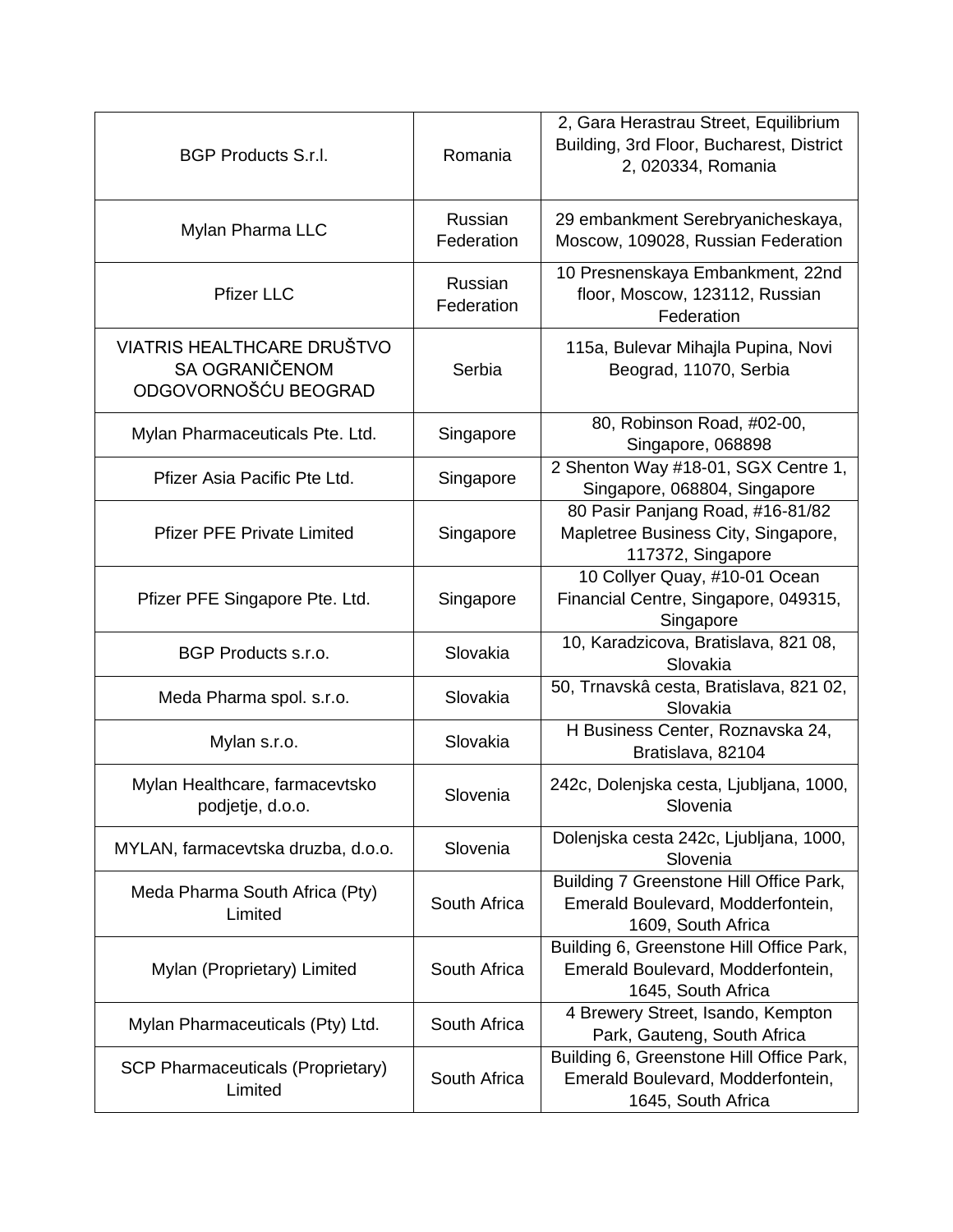| Upjohn South Africa Proprietary Limited        | South Africa | 85 Bute Lane, Sandton Gauteng, 2146,<br>South Africa                                                |
|------------------------------------------------|--------------|-----------------------------------------------------------------------------------------------------|
| Xixia Pharmaceuticals (Proprietary)<br>Limited | South Africa | Building 6, Greenstone Hill Office Park,<br>Emerald Boulevard, Modderfontein,<br>1645, South Africa |
| Pfizer Upjohn Korea Limited                    | South Korea  | 110, Toegye-ro, Jung-gu, Seoul, South<br>Korea                                                      |
| Fundacion Mylan para la Salud                  | Spain        | Calle General Aranaz 86, Madrid,<br>28027, Spain                                                    |
| Laboratorios Parke Davis, S.L.U.               | Spain        | Avenida de Europa 20-B, Parque<br>Empresarial "La Moraleja", Madrid,<br>Alcobendas, 28108, Spain    |
| Meda Pharma, S.L.                              | Spain        | Calle General Aranaz 86, Madrid,<br>28027, Spain                                                    |
| Mylan Pharmaceuticals S.L.U.                   | Spain        | c/plom 2-4, 5th Floor, Barcelona,<br>08038, Spain                                                   |
| PEMB OFG Spain Holding, S.L.                   | Spain        | Avenida de Europa 20-B, Parque<br>Empresarial "La Moraleja", Madrid,<br>Alcobendas, 28108, Spain    |
| Pfizer GEP, S.L.U.                             | Spain        | Avenida de Europa 20-B, Parque<br>Empresarial "La Moraleja", Madrid,<br>Alcobendas, 28108, Spain    |
| Pfizer PFE Spain Holding, S.L.                 | Spain        | Avenida de Europa 20-B, Parque<br>Empresarial "La Moraleja", Madrid,<br>Alcobendas, 28108, Spain    |
| Abbex AB                                       | Sweden       | Box 906, Solna, Danderyd, 17009,<br>Sweden                                                          |
| Antula Holding AB                              | Sweden       | Box 906, Solna, Danderyd, 17009,<br>Sweden                                                          |
| <b>BGP Products AB</b>                         | Sweden       | Box 23033, 104 35, Sweden                                                                           |
| Ellem Lakemedel AB                             | Sweden       | Pipers Väg 2A, Solna, 170 09, Sweden                                                                |
| Ipex AB                                        | Sweden       | Box 906, Solna, Danderyd, 17009,<br>Sweden                                                          |
| Ipex Medical AB                                | Sweden       | Box 906, Solna, Danderyd, 17009,<br>Sweden                                                          |
| Meda AB                                        | Sweden       | Pipers Vag 2 A, Box 906, Solna,<br>17009, Sweden                                                    |
| Meda OTC AB                                    | Sweden       | Box 906, Solna, Danderyd, 17009,<br>Sweden                                                          |
| Mylan AB                                       | Sweden       | Ynglingagatan 14, 2 tr, Box 23033,<br>Stockholm, 10435, Sweden                                      |
| Mylan Sweden Holdings AB                       | Sweden       | Pipers Väg 2A, Solna, 170 09, Sweden                                                                |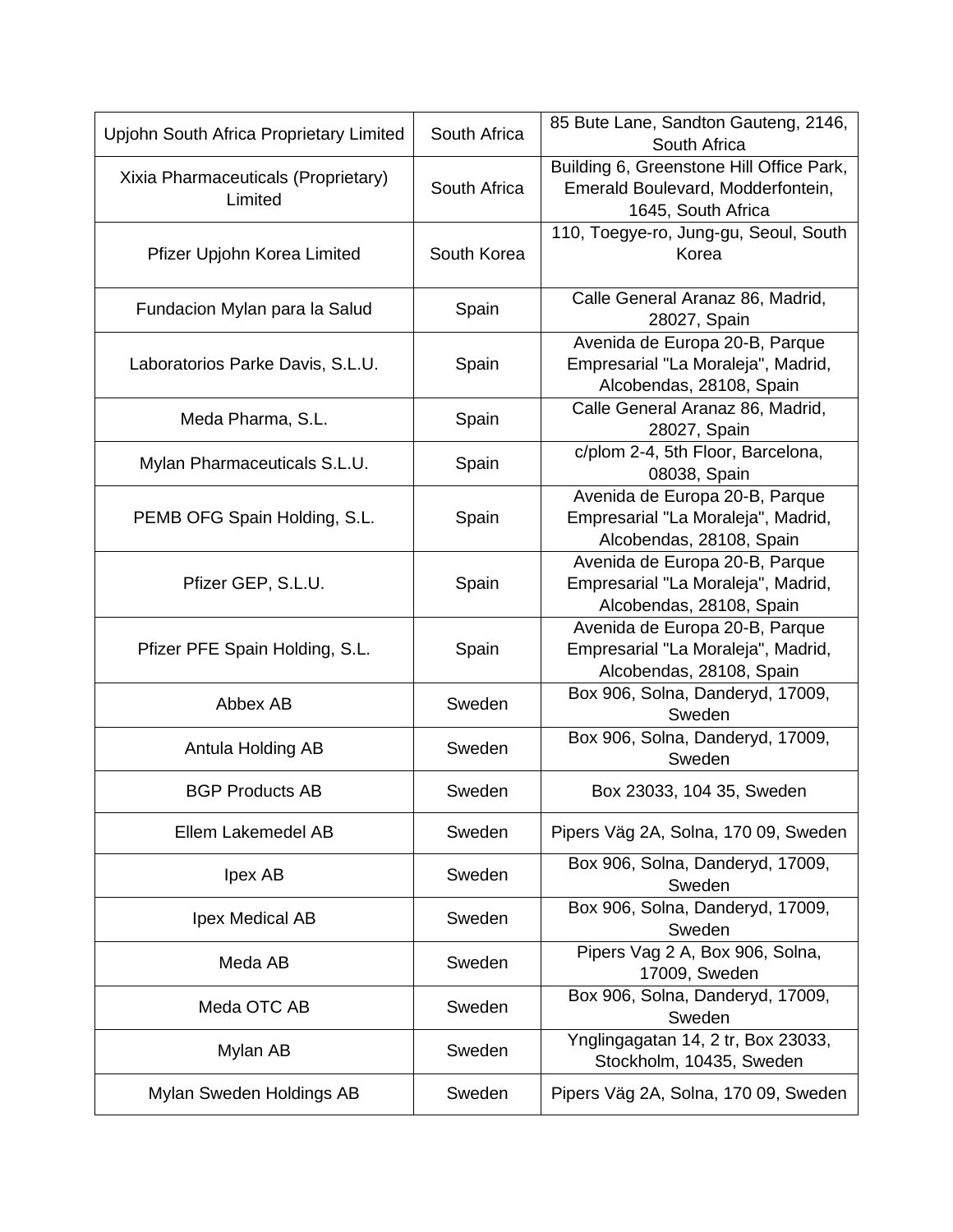| <b>Recip AB</b>                                                 | Sweden                           | Pipers Vag 2 A, Box 906, Solna,<br>17009, Sweden                                                                                         |
|-----------------------------------------------------------------|----------------------------------|------------------------------------------------------------------------------------------------------------------------------------------|
| Recip Lakemedel AB                                              | Sweden                           | Box 906, Solna, Danderyd, 17009,<br>Sweden                                                                                               |
| Safe Breath International AB                                    | Sweden                           | Box 906, Solna, Danderyd, 17009,<br>Sweden                                                                                               |
| Scandinavian Pharmaceuticals-<br>Generics AB (SE)               | Sweden                           | Box 23033, Stockholm, 10435, Sweden                                                                                                      |
| <b>BGP Products Operations GmbH</b>                             | Switzerland                      | 24, Turmstrasse, Tower 4,<br>Steinhausen, 6312, Switzerland                                                                              |
| <b>BGP Products Switzerland GmbH</b>                            | Switzerland                      | 24, Turmstrasse, Tower 4,<br>Steinhausen, 6312, Switzerland                                                                              |
| MEDA Pharma GmbH                                                | Switzerland                      | Hegnaustrasse 60, Wangen, CH-8620,<br>Switzerland                                                                                        |
| <b>MEDA Pharmaceuticals Switzerland</b><br>GmbH                 | Switzerland                      | Hegnaustrasse 60, Wangen, CH-8620,<br>Switzerland                                                                                        |
| Mylan Holdings GmbH                                             | Switzerland                      | Altstadstrasse 22, Meggen, 6045,<br>Switzerland                                                                                          |
| Mylan Pharma GmbH                                               | Switzerland                      | 24, Turmstrasse, Tower 4,<br>Steinhausen, 6312, Switzerland                                                                              |
| <b>Pfizer PFE Switzerland GmbH</b>                              | Switzerland                      | Schärenmoosstrasse 99, Zurich, 8052,<br>Switzerland                                                                                      |
| Mylan (Taiwan) Limited                                          | Taiwan<br>(Province of<br>China) | 8, #11-00, Cross Street, PWC Building,<br>Singapore, 048424, Singapore                                                                   |
| <b>Pfizer Advanced Pharmaceutical</b><br><b>Company Limited</b> | Taiwan<br>(Province of<br>China) | 42, 43F, Nanshan Plaza, No. 100,<br>Songren Road, Taipei, Xinyi District,<br>110016, Taiwan (Province of China)                          |
| Meda Pharma (Thailand) Co., Ltd.                                | Thailand                         | Panjathani Tower, Fl. 18th Zone A, No.<br>127/23 Nonsee Rd., Chongnonsee<br>Sub- District, Yannawa District,<br>Bangkok, 10120, Thailand |
| Pfizer Parke Davis (Thailand) Ltd.                              | Thailand                         | 323 United Center Building, Floors 36<br>and 37 Silom Road, Khwaeng Silom,<br>Khet Bangrak, Bangkok, 10500,<br>Thailand                  |
| Upjohn (Thailand) Limited                                       | Thailand                         | Floor 36 and 37, United Center<br>Building, 323 Silom Road, Bangkok,<br>10500, Thailand                                                  |
| Meda Pharma Ilac Sanayi ve Ticaret<br><b>Limited Sirketi</b>    | Turkey                           | Masiak Mah. Buyukdere Caddesi,<br>Noramin İş Merkezi, No: 237, Kat: 4, İç                                                                |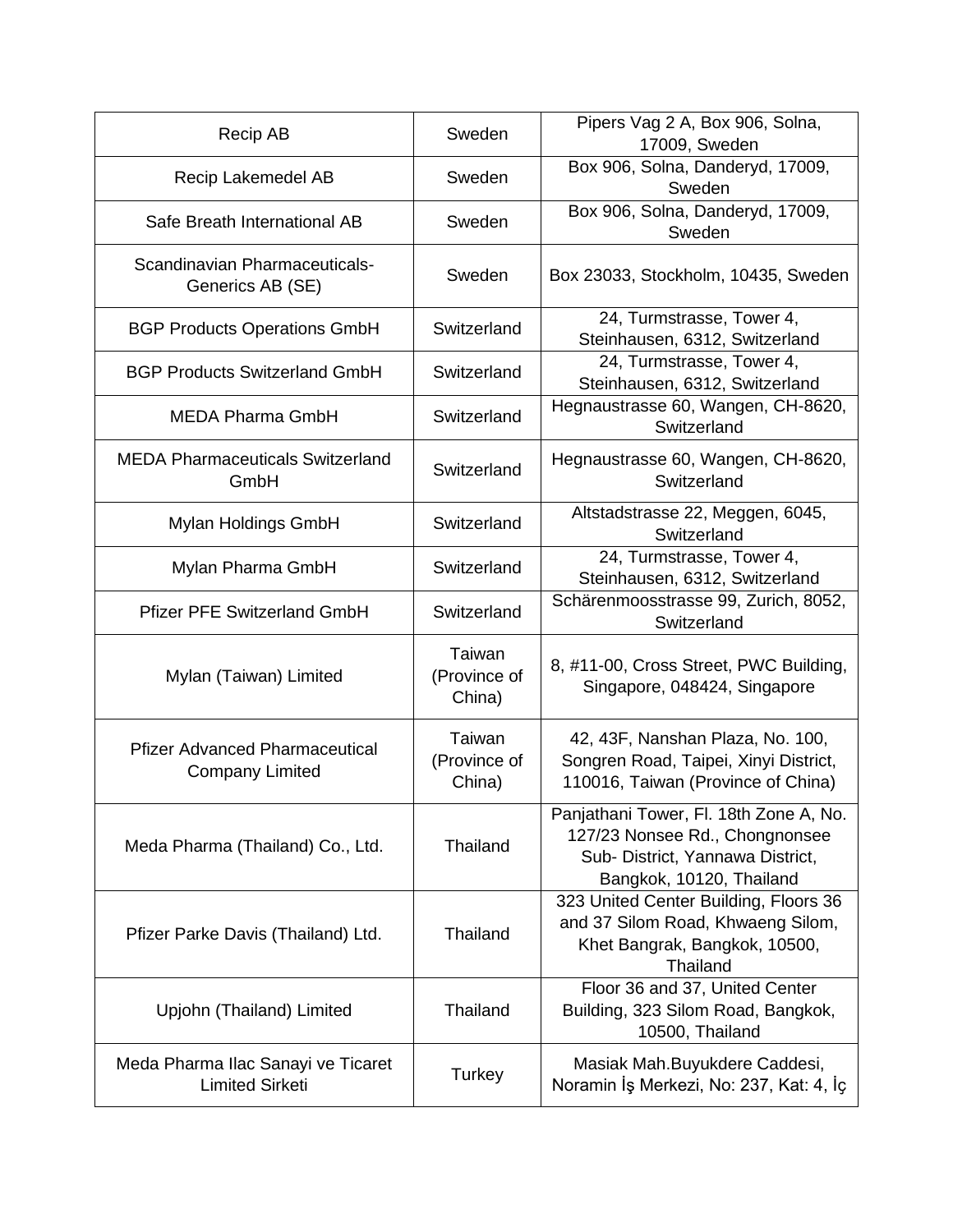|                                      |                                       | Kapi No: 74-75-76-77-78, Sariyer,<br>Istanbul, Turkey                                                       |
|--------------------------------------|---------------------------------------|-------------------------------------------------------------------------------------------------------------|
| Pfizer Ilaclari Limited Sirketi      | Turkey                                | Muallim Naci Caddesi, No. 55, Ortakoy,<br>Istanbul, 34347, Turkey                                           |
| Meda Pharmaceuticals MEA FZ-LLC      | <b>United Arab</b><br><b>Emirates</b> | Premises 203 & 205 Floor 2, Building<br>47, Dubai HealthCare City, Dubai,<br><b>United Arab Emirates</b>    |
| Mylan FZ-LLC                         | <b>United Arab</b><br><b>Emirates</b> | 204, Buildiing #47, Dubai Healthcare<br>City, Dubai, United Arab Emirates                                   |
| Upjohn Middle East FZ-LLC            | <b>United Arab</b><br><b>Emirates</b> | Atlas Business Center, Floor 3, Dubai<br>Science Park, Dubai, PO Box 502749,<br><b>United Arab Emirates</b> |
| Agila Specialties Investments Ltd    | United<br>Kingdom                     | New Bridge Street House, 30-34 New<br>Bridge Steet, London, EC4V 6BJ,<br>England                            |
| Generics (U.K.) Ltd.                 | United<br>Kingdom                     | Station Close, Potters Bar,<br>Hertfordshire, EN6 1TL, England                                              |
| Mylan Holdings Acquisition 2 Limited | United<br>Kingdom                     | Trident Place, Building 4, Mosquito<br>Way, Hatfield Hertfordshire, AL10 9UL,<br>England, United Kingdom    |
| Mylan Holdings Acquisition Limited   | United<br>Kingdom                     | Trident Place, Building 4, Mosquito<br>Way, Hatfield Hertfordshire, AL10 9UL,<br>England, United Kingdom    |
| Mylan Holdings Ltd.                  | United<br>Kingdom                     | Trident Place, Building 4, Mosquito<br>Way, Hatfield Hertfordshire, AL10 9UL,<br>England, United Kingdom    |
| Mylan Pharma UK Limited              | United<br>Kingdom                     | Station Close, Potters Bar,<br>Hertfordshire, EN6 1TL, England                                              |
| <b>Mylan Products Limited</b>        | United<br>Kingdom                     | Station Close, Potters Bar.<br>Hertfordshire, EN6 1TL, England                                              |
| Mylan UK Healthcare Limited          | United<br>Kingdom                     | Station Close, Potters Bar,<br>Hertfordshire, EN6 1TL, England                                              |
| Upjohn UK 2 Ltd.                     | United<br>Kingdom                     | Ramsgate Road, Sandwich, Kent,<br>CT13 9NJ, England                                                         |
| Upjohn UK Limited                    | United<br>Kingdom                     | Ramsgate Road, Sandwich, Kent,<br>CT13 9NJ, England                                                         |
| Acton Pharmaceuticals, Inc.          | <b>United States</b>                  | 1209 Orange Street, Wilmington, DE,<br>19801, United States                                                 |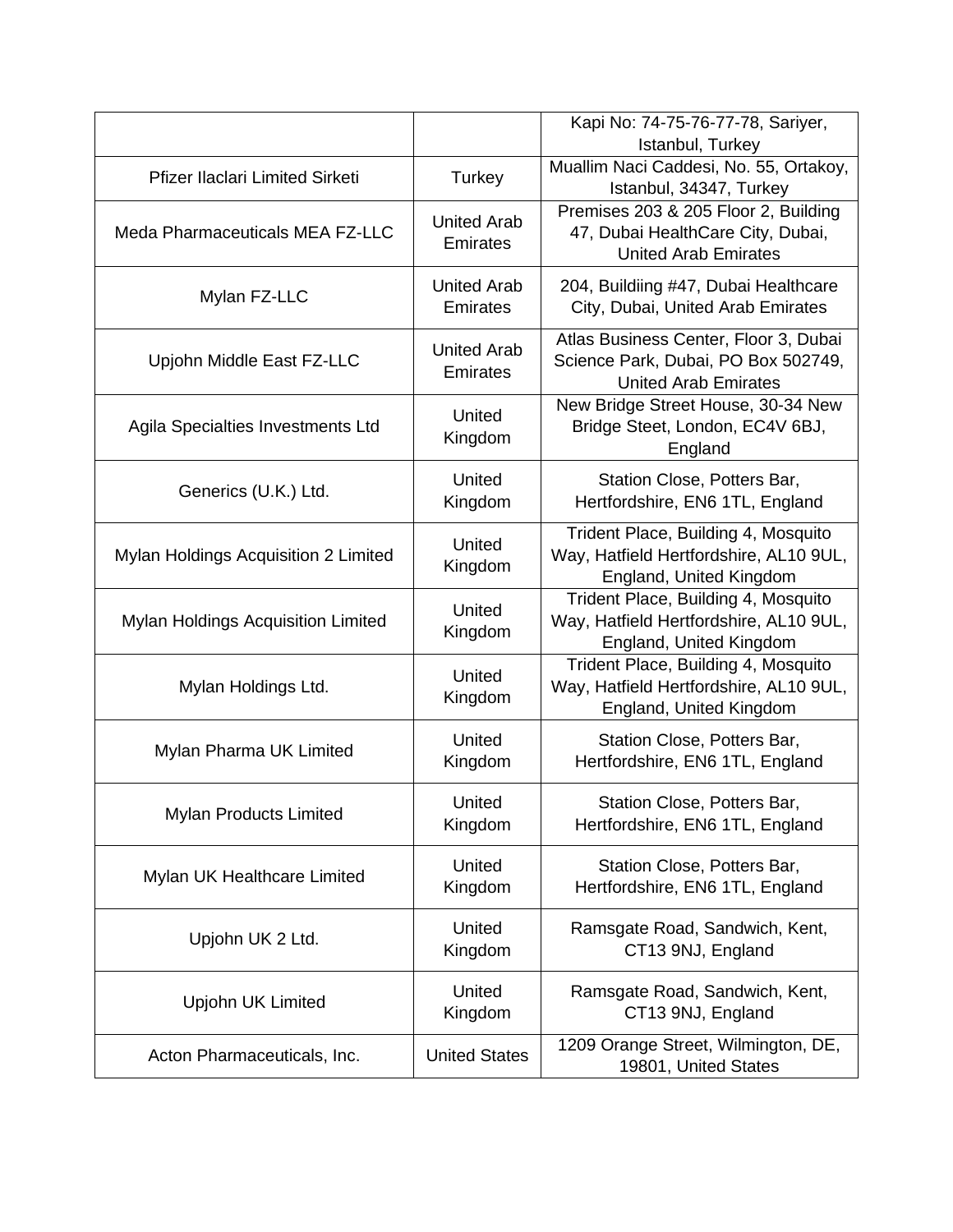| Agila Specialties Inc.                    | <b>United States</b> | 820 Bear Tavern Road, West Trenton,<br>NJ, 08628, United States                                 |
|-------------------------------------------|----------------------|-------------------------------------------------------------------------------------------------|
| Alaven Pharmaceutical LLC                 | <b>United States</b> | 1209 Orange Street, Wilmington, DE,<br>19801, United States                                     |
| ALVP Holdings, LLC                        | <b>United States</b> | 265 Davidson Ave., Somerset, NJ,<br>08873-4120                                                  |
| American Triumvirate Insurance<br>Company | <b>United States</b> | 100, Bank Street, Burlington, VT,<br>05401, United States                                       |
| <b>Delcor Asset Corporation</b>           | <b>United States</b> | 1209 Orange Street, Wilmington, DE,<br>19801, United States                                     |
| Denco Asset, LLC                          | <b>United States</b> | 1209 Orange Street, Wilmington, DE,<br>19801, United States                                     |
| Dey Limited Partner LLC                   | <b>United States</b> | 1209 Orange Street, Wilmington, DE,<br>19801, United States                                     |
| Dey, Inc.                                 | <b>United States</b> | 1209 Orange Street, Wilmington, DE,<br>19801, United States                                     |
| DPT Laboratories, Ltd.                    | <b>United States</b> | 318, McCullough Ave., San Antonio,<br>TX, 78215, United States                                  |
| EMD, Inc.                                 | <b>United States</b> | 1209 Orange Street, Wilmington, DE,<br>19801, United States                                     |
| Ezio Pharma, Inc.                         | <b>United States</b> | 1209 Orange Street, Wilmington, DE,<br>19801, United States                                     |
| <b>Franklin Pharmaceutical LLC</b>        | <b>United States</b> | 1000 Mylan Boulevard, Canonsburg,<br>PA, 15317                                                  |
| G.D. Searle LLC                           | <b>United States</b> | Corporation Trust Center, 1209 Orange<br>Street, Wilmington, DE, 19801, United<br><b>States</b> |
| <b>Greenstone LLC</b>                     | <b>United States</b> | 100 Route 206 North, Peapack, NJ,<br>07977, United States                                       |
| Madaus Inc.                               | <b>United States</b> | 1209 Orange Street, Wilmington, DE,<br>19801, United States                                     |
| Meda Pharmaceuticals Inc.                 | <b>United States</b> | 1209 Orange Street, Wilmington, DE,<br>19801, United States                                     |
| <b>MLRE LLC</b>                           | <b>United States</b> | 1000 Mylan Boulevard, Canonsburg,<br>PA, 15317                                                  |
| MP AIR, INC.                              | <b>United States</b> | 1627 Quarrier Street, Charleston, WV,<br>25311-2124, United States                              |
| Mylan API Inc.                            | <b>United States</b> | 1209 Orange Street, Wilmington, DE,<br>19801, United States                                     |
| Mylan API US LLC                          | <b>United States</b> | 1209 Orange Street, Wilmington, DE,<br>19801, United States                                     |
| Mylan ASI LLC                             | <b>United States</b> | 1821, Logan Avenue, Cheyenne,<br>Laramie, WY, 82001, United States                              |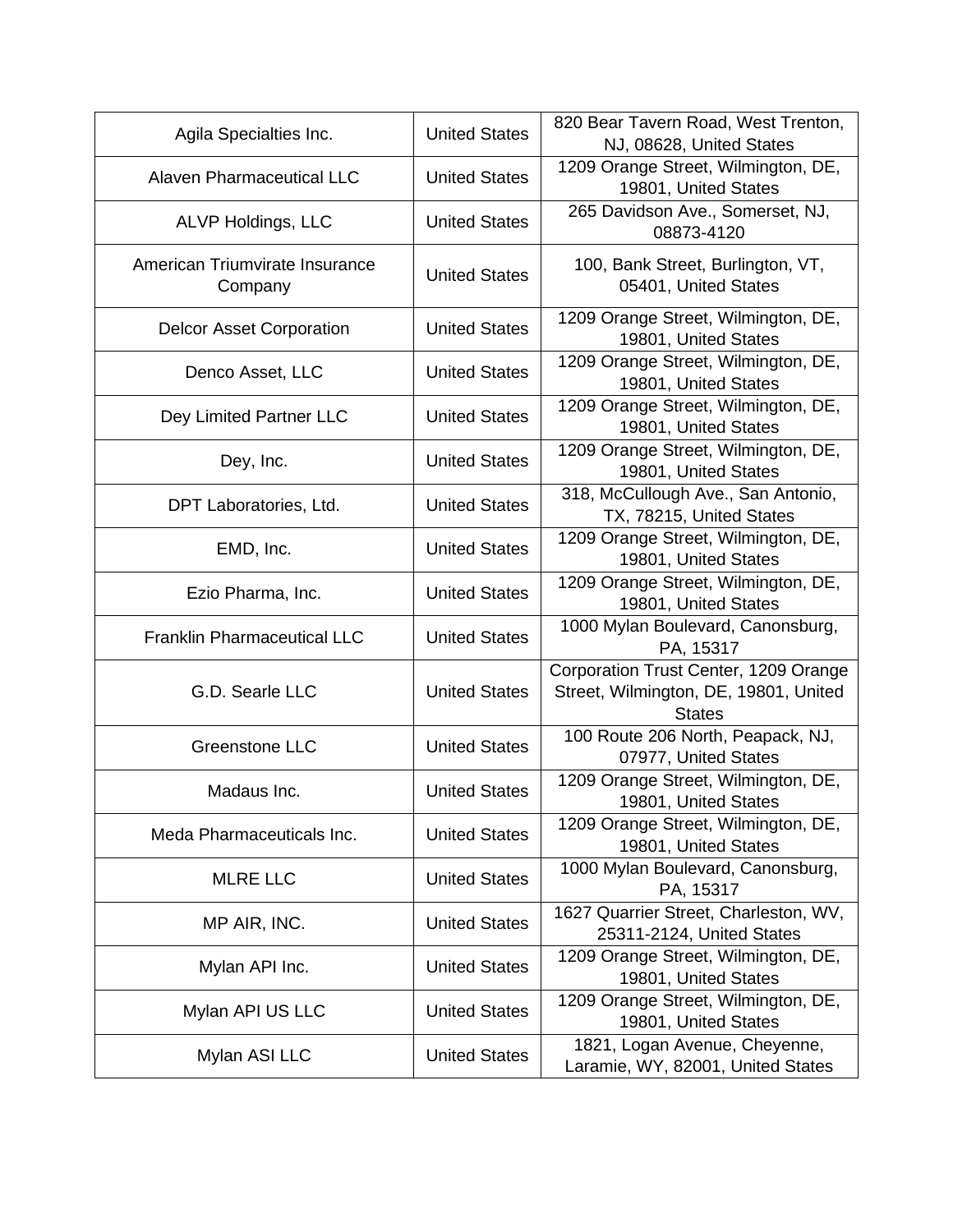| Mylan Bertek Pharmaceuticals Inc.  | <b>United States</b> | 1999, Bryan Street, Dallas, TX, 75201,<br><b>United States</b>                                  |
|------------------------------------|----------------------|-------------------------------------------------------------------------------------------------|
| Mylan Consumer Healthcare, Inc.    | <b>United States</b> | 1209 Orange Street, Wilmington, DE,<br>19801, United States                                     |
| Mylan D.T. (U.S.) Holdings, Inc.   | <b>United States</b> | 1209 Orange Street, Wilmington, DE,<br>19801, United States                                     |
| Mylan D.T. DPT Partner Sub, LLC    | <b>United States</b> | 1000 Mylan Boulevard, Canonsburg,<br>PA, 15317                                                  |
| Mylan D.T., Inc.                   | <b>United States</b> | 1209 Orange Street, Wilmington, DE,<br>19801, United States                                     |
| Mylan Health Management LLC        | <b>United States</b> | 160 Mine Lake Ct., Suite 200, Raleigh,<br>NC, 27615                                             |
| Mylan Holdings I LLC               | <b>United States</b> | Corporation Trust Center, 1209 Orange<br>Street, Wilmington, DE, 19801, United<br><b>States</b> |
| Mylan Holdings II LLC              | <b>United States</b> | Corporation Trust Center, 1209 Orange<br>Street, Wilmington, DE, 19801, United<br><b>States</b> |
| Mylan Holdings Inc.                | <b>United States</b> | 1209 Orange Street, Wilmington, DE,<br>19801, United States                                     |
| Mylan Holdings Sub Inc.            | <b>United States</b> | 600 N. 2nd Street, Suite 401,<br>Harrisburg, Dauphin, PA, 17101,<br><b>United States</b>        |
| Mylan Inc.                         | <b>United States</b> | 405, Lexington Ave, 52nd floor, New<br>York, NY, 10174, United States                           |
| Mylan Institutional Inc.           | <b>United States</b> | 208, South LaSalle Street, Chicago, IL,<br>60604, United States                                 |
| Mylan Institutional LLC            | <b>United States</b> | 1209 Orange Street, Wilmington, DE,<br>19801, United States                                     |
| Mylan International Holdings, Inc. | <b>United States</b> | 17 G W Tatro Drive, Jeffersonville, VT,<br>05464, United States                                 |
| Mylan Investment Holdings 4 LLC    | <b>United States</b> | 1209 Orange Street, Wilmington, DE,<br>19801, United States                                     |
| Mylan Investment Holdings 5 LLC    | <b>United States</b> | 1209 Orange Street, Wilmington, DE,<br>19801, United States                                     |
| Mylan Investment Holdings 6 LLC    | <b>United States</b> | 1209 Orange Street, Wilmington, DE,<br>19801, United States                                     |
| Mylan LLC                          | <b>United States</b> | 1209 Orange Street, Wilmington, DE,<br>19801, United States                                     |
| Mylan Pharmaceuticals Inc.         | <b>United States</b> | 1627 Quarrier Street, Charleston, WV,<br>25311-2124, United States                              |
| <b>Mylan Securitization LLC</b>    | <b>United States</b> | 1209 Orange Street, Wilmington, DE,<br>19801, United States                                     |
| Mylan Special Investments II, LLC  | <b>United States</b> | 1209 Orange Street, Wilmington, DE,<br>19801, United States                                     |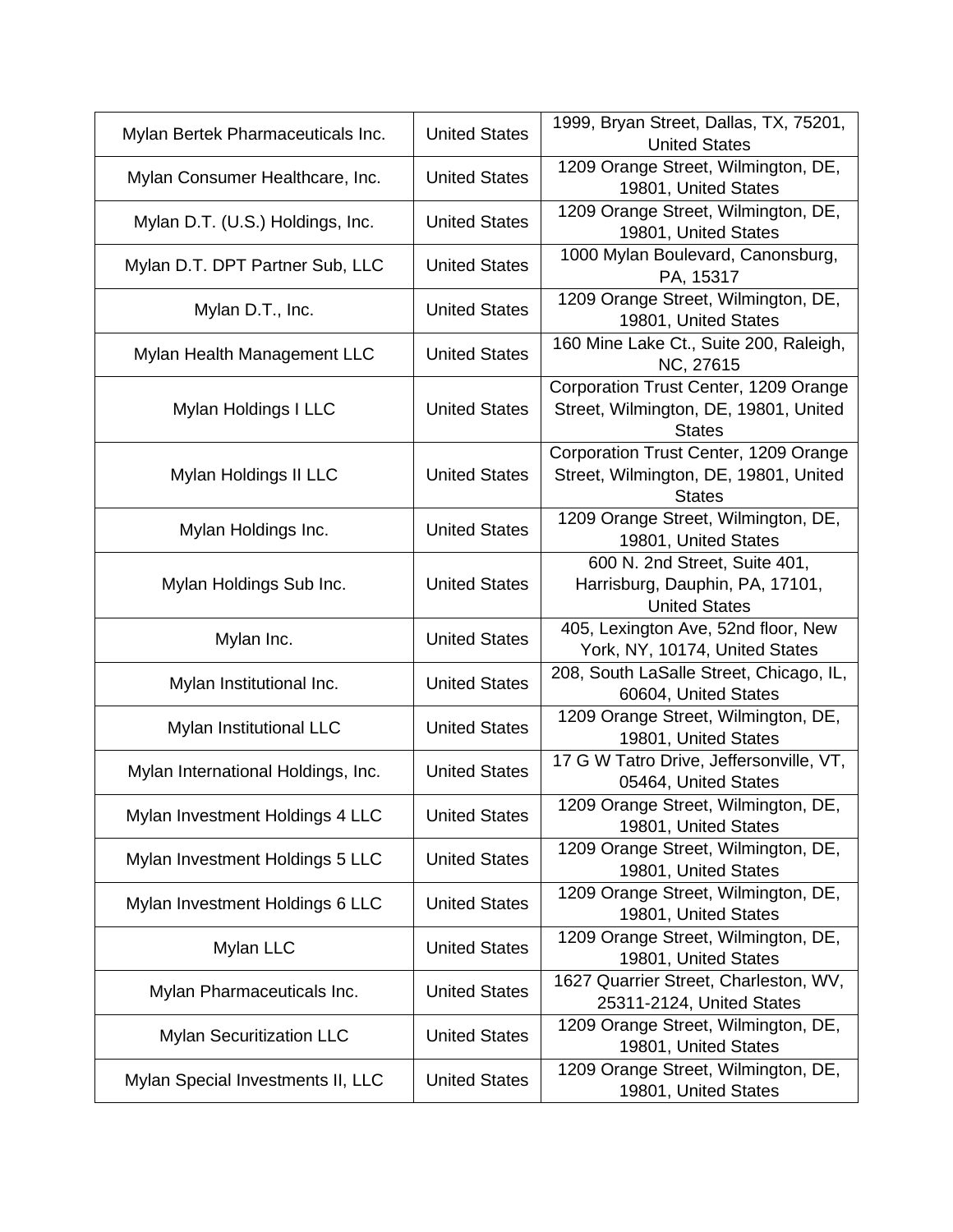| Mylan Special Investments III, LLC   | <b>United States</b> | 1209 Orange Street, Wilmington, DE,<br>19801, United States        |
|--------------------------------------|----------------------|--------------------------------------------------------------------|
| Mylan Special Investments IV, LLC    | <b>United States</b> | 1209 Orange Street, Wilmington, DE,<br>19801, United States        |
| <b>Mylan Special Investments LLC</b> | <b>United States</b> | 1209 Orange Street, Wilmington, DE,<br>19801, United States        |
| Mylan Special Investments V, LLC     | <b>United States</b> | 1209 Orange Street, Wilmington, DE,<br>19801, United States        |
| Mylan Special Investments VI, LLC    | <b>United States</b> | 1209 Orange Street, Wilmington, DE,<br>19801, United States        |
| Mylan Specialty L.P.                 | <b>United States</b> | 1209 Orange Street, Wilmington, DE,<br>19801, United States        |
| Mylan Technologies, Inc.             | <b>United States</b> | 1627 Quarrier Street, Charleston, WV,<br>25311-2124, United States |
| PFE Wyeth Holdings LLC               | <b>United States</b> | 235 E 42nd Street, New York, NY,<br>10017, United States           |
| <b>Pfizer Enterprises LLC</b>        | <b>United States</b> | 235 E 42nd Street, New York, NY,<br>10017, United States           |
| Pfizer PFE US Holdings 4 LLC         | <b>United States</b> | 235 E 42nd Street, New York, NY,<br>10017, United States           |
| Pfizer PFE US Holdings 5 LLC         | <b>United States</b> | 235 E 42nd Street, New York, NY,<br>10017, United States           |
| <b>Pfizer Pharmaceuticals LLC</b>    | <b>United States</b> | Bo. Carmelitas, Road 689, Km. 1.9,<br>Vega Baja, Puerto Rico       |
| Prestium Pharma, Inc.                | <b>United States</b> | 1209 Orange Street, Wilmington, DE,<br>19801, United States        |
| Somerset Pharmaceuticals, Inc.       | <b>United States</b> | 1209 Orange Street, Wilmington, DE,<br>19801, United States        |
| Synerx Pharma, LLC                   | <b>United States</b> | 100, North State Street, Newtown, PA,<br>18940, United States      |
| Upjohn Algeria HoldCo LLC            | <b>United States</b> | 235 E 42nd Street, New York, NY,<br>10017, United States           |
| Upjohn US 1 LLC                      | <b>United States</b> | 235 E 42nd Street, New York, NY,<br>10017, United States           |
| Upjohn US 2 LLC                      | <b>United States</b> | 235 E 42nd Street, New York, NY,<br>10017, United States           |
| Upjohn US Employment Inc.            | <b>United States</b> | 235 E 42nd Street, New York, NY,<br>10017, United States           |
| Upjohn US Holdings Inc.              | <b>United States</b> | 235 E 42nd Street, New York, NY,<br>10017, United States           |
| Upjohn Worldwide Holdings Inc.       | <b>United States</b> | 235 E 42nd Street, New York, NY,<br>10017, United States           |
| Utah Acquisition Holdco Inc.         | <b>United States</b> | 235 E 42nd Street, New York, NY,<br>10017, United States           |